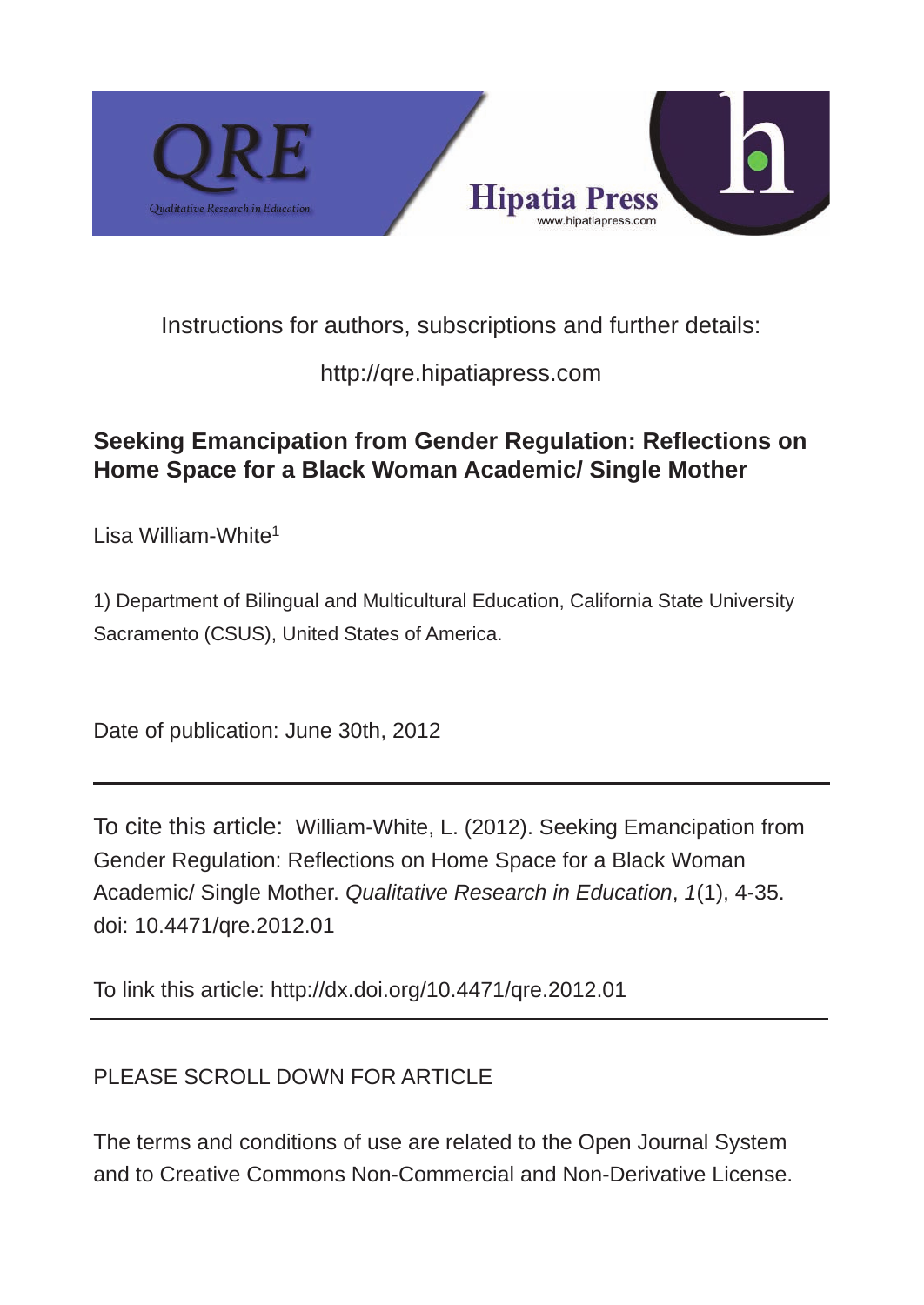# Seeking Emancipation from Gender Regulation: Reflections on Home Space for a Black Woman Academic/ Single Mother

Lisa William-White California State University Sacramento

Abstract

Using the work of Judith Butler on gender regulation, Black Feminist Thought (BFT), and autobiographic storytelling, this piece illustrates how essentialist notions of gender, and discourses related to gender create conflict in shaping identity construction for a Black woman academic and single mother (BWA/SM) in the United States. This piece reveals complex gendered and racialized tropes related to notions of motherhood and womanhood, particularly within the author's own family. Included here is how the author attempts to transcend these complexities in her quest for self-definition and self-actualization, unbridled by gender norms. Yet, race, gender and parental status are significant intersecting categories in identity construction, and inherent in the constructions are hegemonic discourses with which the author continues to grapple. Consequently, the struggle to transcend these forces is further complicated by the limited representation of Black women in the US academy, and by the types of academic work where they find themselves typically situated.

Keywords: autobiography, black woman academic, single mother, academy, gendereder.

2012 Hipatia Press ISSN 2014-6418 DOI: 10.4471/qre.2012.01

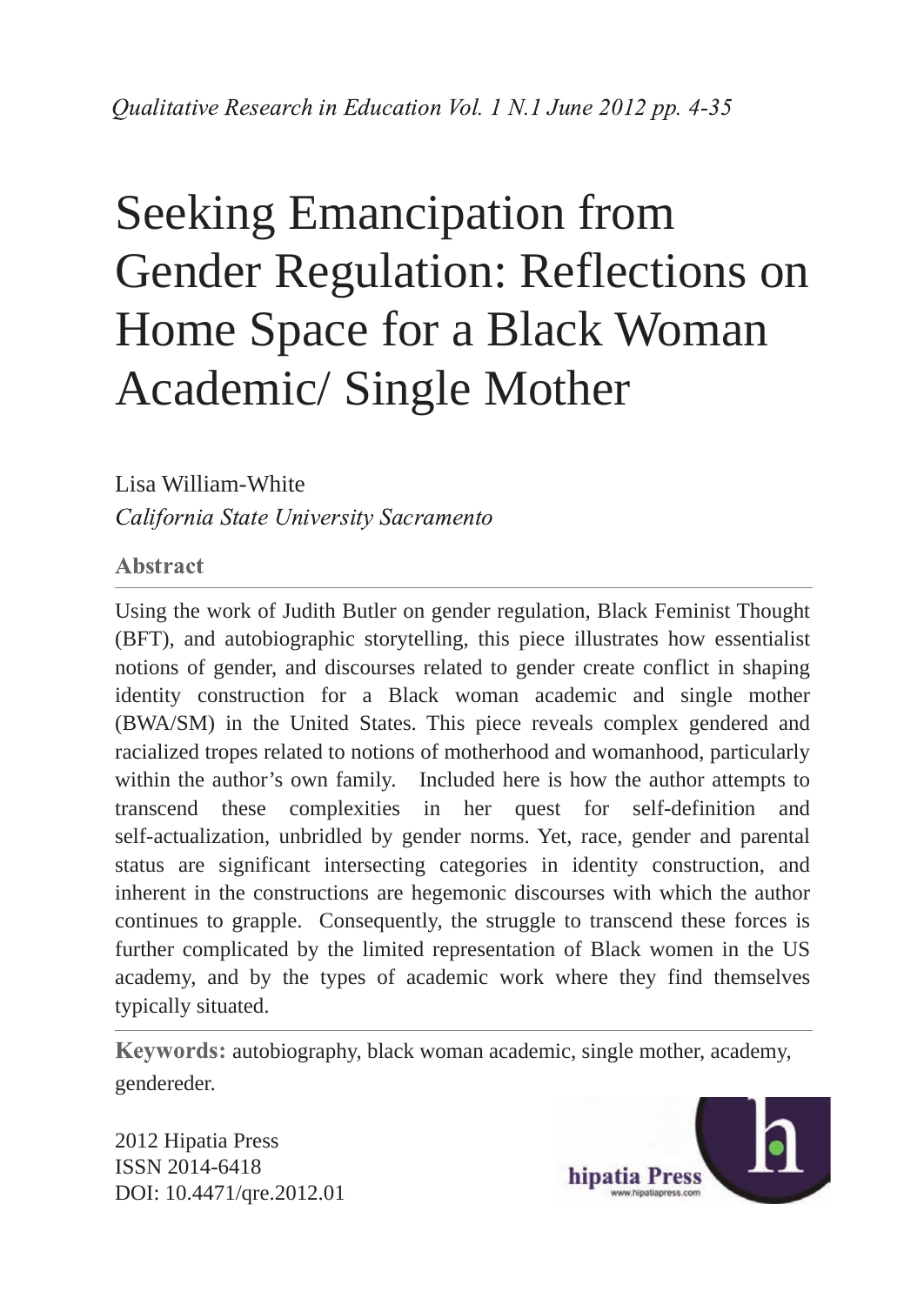A civil society simply cannot afford to force people into false dichotomies and ask that they make *choices* that require them to abjure one if they want the other, or suffer dire consequences if they pursue both. Instead, the focus ought to be on how to design support mechanisms and realistic expectations to enable people to have a fulfilling career *as well* as a family life without paying the price in degrees of sanity or physical health. [\(Philipsen, 2008,](#page-30-0) p.33-34).

am not one of those single faculty women described by Philipsen (2008) who was forced to choose between having a career and having children; or one of those who had to worry about the biological clock versus tenure clock d one of those married faculty women who had to stop the tenure clock to have babies; nor am I one of those who chose single parenthood when offered an academic appointment because her spouse was unable to find work in the same field [\(Creamer, 2006;](#page-28-0) [Philipsen, 2008\)](#page-30-3), and I am certainly not one of those women whose martial relationship was strained due to competing academic career paths with one's spouse (Creamer,  $2006$ ). My trajectory toward *pursuing* and sustaining a career in the professoriate as a Black woman academic and single mother (BWA/SM) evolved from a complex tapestry of familial, cultural, societal and professional experiences shaped by the intersections of race and gender in the United States. am not one of those single faculty women described by Philipsen [\(2008\)](#page-30-2) who was forced to choose between having a career and having children; or one of those who had to worry

When I first began to write this manuscript in 2007, many woman hours were spent trying to articulate my journey as a Black woman and as a Black mother in pursuit of an academic career. Constructing my autobiography proved cathartic, yet daunting was the effort to simultaneously: (a) align my academic voice and personal life with the existing scholarship on Black women in the academy; (b) situate my experience within the scholarship on faculty career women; (c) respond to the feedback and meet the timeline revisions of this then working draft for publication; and (d) prepare financially and emotionally to leave my children in the care of my sister, in the effort to present this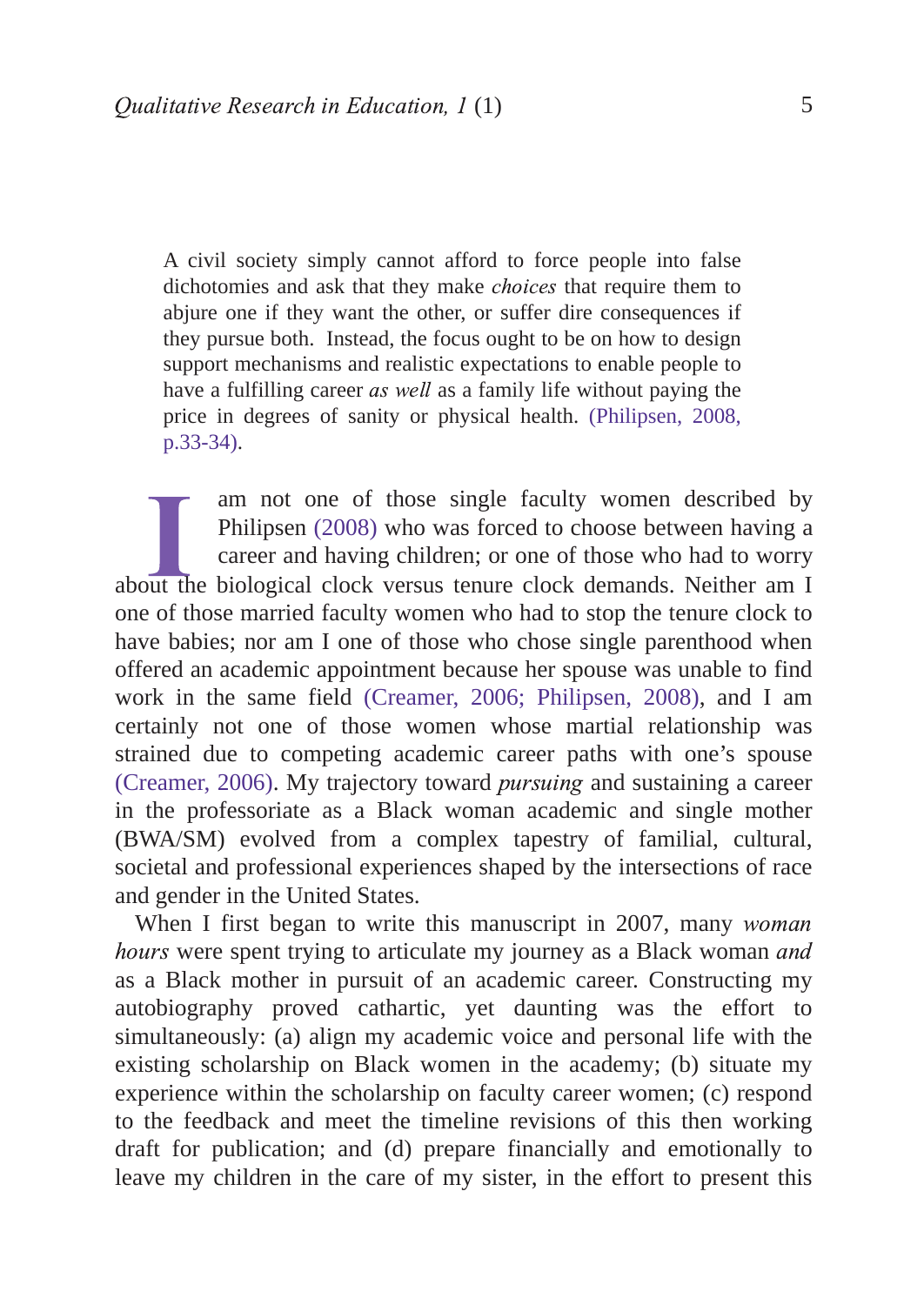manuscript (a working paper at the time) at a national conference in the US. Ultimately, I was unsuccessful in meeting all those endeavors – my meager salary as an Assistant Professor and the physical and emotional demands between meeting work obligations and parenting responsibilities made it all *near to impossible*. So utterly frustrated and overwhelmed I became that I threw this manuscript in a box and there it would stay. Until now.

Homespace, where family life is organized and situated, is a powerful institution guided by regulatory norms and discourses that shape identity. Discourses are tied up with power; they have influence on actions, social structures and political and judicial decisions. Discourses are also a product that constructs practices that are present in our society, having an effect on how people act, and what kinds of behaviors are conceived and produced [\(Alsop & Fitzsimons, 2002, p. 88\)](#page-27-0). Thus today I re-read my narrative and think about the structures and discourses that have shaped my family life and career choice and how these structures shape family life and work. You see, the career path I have chosen is merit-based [\(Knights & Richards, 2003\),](#page-30-4) competitive and demanding. Structurally, the Academy is a space shaped by traditional, Eurocentric, and masculine notions vis-à-vis white male faculty with stay-at-home spouses who support their work [\(Mason,](#page-30-5) [2006\)](#page-30-6). Female professors, on the other hand, typically remain single or married and childless.

Research demonstrates the gendered realities of women, particularly how academic life and motherhood are both demanding institutions that require women to be constantly available ([Leonard & Malina, 1994;](#page-30-7) [Bracken, Allen & Dean, 2006](#page-27-1); [Philipsen, 2008\)](#page-31-0), which leads to incredible pressure on women to make one's career the main focus of attention, even with children (Munn-Giddings, 1998; [Bracken, et. al,](#page-27-2) [2006;](#page-27-3) [Philipsen, 2008\)](#page-30-9). Then there are the utterly depressing accounts of academic women who often fail to move up the faculty ranks due to family issues – high rates of separation and divorce, lack of partnerships, and children's needs [\(Probert, 2005;](#page-31-1) [Philipsen 2008\)](#page-30-10), and outside responsibilities ([Bailyn, 2003](#page-27-0); [Sherman, Beaty, Crum & Peters,](#page-31-2) [2010\)](#page-31-3). Thus, it is no wonder that many women experience higher levels of stress than men in their academic jobs [\(Doyle & Hind, 1998\)](#page-28-2).This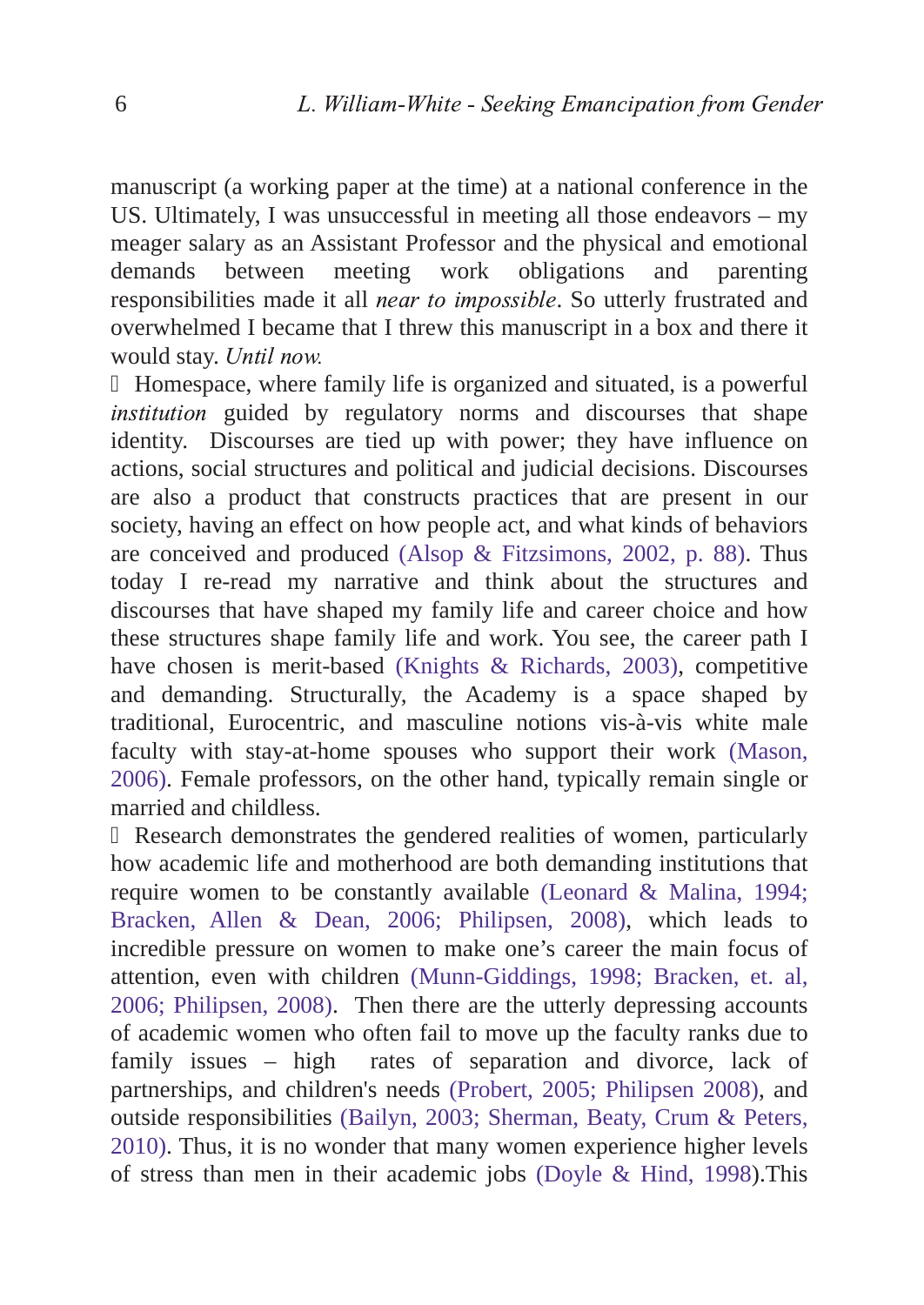balancing act mirrors the experiences of married professional women in other occupations who also experience role or identity conflict [\(Bell,](#page-27-0) [1990](#page-27-0); [Denton, 1990; Davidson, 1997\)](#page-28-3).

A scarcity of narratives reveal the challenges of single Black woman with children. There's Hale's [\(2001\)](#page-29-1) account about trying to support her child's academic needs, which included her fears about how motherhood threatens to undermine one's status with colleagues ([Philipsen, 2008\)](#page-30-11); and in the same edited volume there is the account of "happily divorced" Black woman who expressed relief about not having to juggle the varied roles any longer (p. 101) At the core of these stories is the challenge of role conflict, which is also documented by Gregory [\(2001\)](#page-29-0) and Covington Clarkson [\(2001\).](#page-28-1) To further illustrate the strife, there is a particularly telling exchange that occurs in the work of Covington Clarkson's [\(2001\).](#page-28-4) She shares how after explaining to her three small children that she "would be going to school to become a doctor," her three-year-old asked if she would "still be their mother?" (p. 163). There is poignancy in the simplicity of this child's question! Yet outside of these stories, a huge chasm exists in finding scholarship which elucidates the intersection between the faculty career and family life for Black women, and even more challenging for BWA/SM. Where is this research? Where are those voices?

Moreover, Black woman in general, and Black single mothers particularly, have had few spaces to discuss their racialized and gendered experiences. Yet, understanding our experiences is imperative for affirming an increasingly diverse and vibrant teaching and research faculty who can provide students' multi-perspectival exposure to diverse epistemologies, views of the world, lifestyle choices, communities and leadership styles [\(Nkomo, 1988\)](#page-30-13) that comprise our academic institutions and society; stories that would further knowledge development in interdisciplinary fields such as the social sciences and education. This is important to not only move Black women's experiences from the margins of society, but also to engage in storytelling that promotes awareness of race [\(Nkomo, 1992\)](#page-30-12) and gender as important points for analysis. Such analysis enables us to gain awareness about faculty work lives and loads, while examining notions of what is normal [\(Bracken et](#page-27-4) al,  $2006$ ), and  $who$  is normal. Most importantly, the quality of academic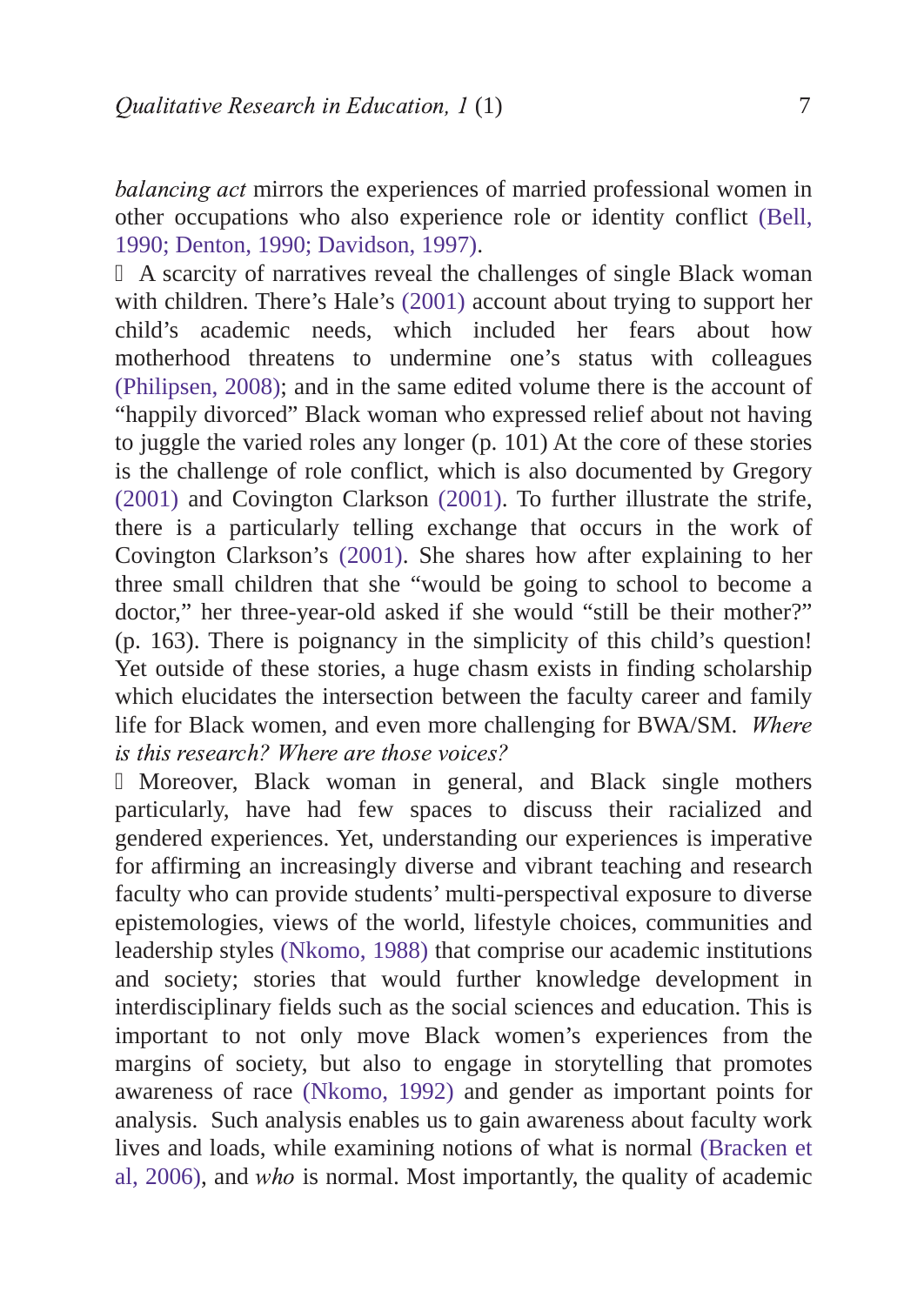work life is more than a personal issue, but an institutional one which has implications for scholarly productivity and personal fulfillment [\(Bracken et al., 2006\).](#page-27-5)

#### Black Life as a Transformative Research Agenda

Black Feminist Thought (BFT) and autobiography [\(Denzin, 1989\)](#page-28-5) enables me to illuminate how family discourses about gender is embodied within binaries and hierarchies, where notions of motherhood are internally and externally regulated by material and symbolic notions of gender. Because of this, I advocate for women to share private and sometimes painful experiences to create a collective description of the world in which we participate. And autobiography, as a methodology, promotes this opportunity, as it is a genre that connects the personal to the cultural, and places the author within a social context. This reflexivity frees me to look deeply at self-other interactions [\(Ellis & Bochner, 2000\),](#page-28-6) drawing upon highly personalized accounts from my life to develop some cultural understanding. In fact, O'Connor, Lewis &Mueller [\(2005\)](#page-31-4) reminds me that Black women are not necessarily expected to silence our experiences, thoughts and desires in relations with others; while Hooks [\(1984\)](#page-29-2) argues for us to construct models of feminist theorizing and scholarship that deepens our understanding of our experiences; asserting that "as subjects, [we] have the right to define [our] own reality, establish [our] own identities, name [our] history" [\(1989, p. 42\).](#page-29-3) Thus, my gift of double-consciousness [\(DuBois, 1968\)](#page-28-7) as a Black woman in a society shaped by racialized oppression, along with my critical consciousness as a woman shaped by "double oppression" [\(Hooks 1989\)](#page-29-4) allows me to evoke my truth in a tradition shaped by scholars like Lorde [\(1984\);](#page-30-14) Collins, [\(2000\);](#page-27-6) and Cole & Guy-Sheftall [\(2003\)](#page-27-7).

Moreover, my positionality was borne from the knowledge that articulating the personal is not just political; it is a revolutionary act when undertaken with honesty and a willingness to interrogate ideas. And life stories are not extant, compartmentalized vignettes only to be shared in the private sphere or relegated as something only worthy of attention in the discourse of popular literature. Rather, truth telling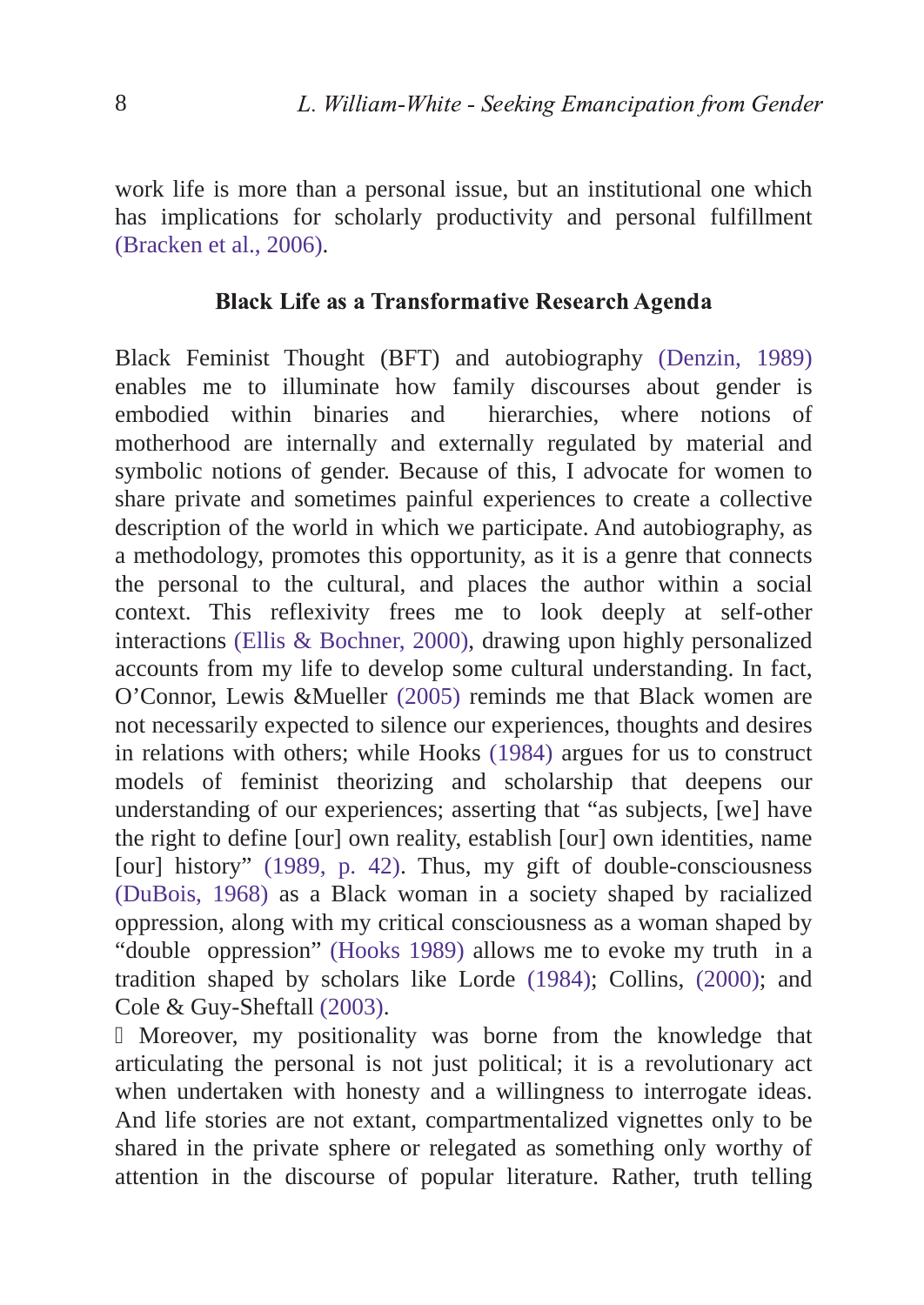produces research as a historical, political and moral imperative [\(King,](#page-30-15) [2005; Lee, 2005\)](#page-30-16). Stories also connect personal experience with the wider sub-cultural setting in which one is localized, repositioning and elevating subaltern epistemologies, as evidenced in Gilkes [\(1988\);](#page-29-5) Denzin & Lincoln [\(2000\);](#page-28-8) Sparkes [\(2000\);](#page-31-5) Holt [\(2003\)](#page-29-6); Brown & William-White [\(2010\);](#page-27-8) and William-White [\(2010\).](#page-31-6)

### Appropriating Judith Butler's 'Gender Regulation': Discourses on **Black Womanhood and Motherhood.**

I draw from Judith Butler's [\(2004\)](#page-27-9) essay, "Gender Regulation" to analyze the discourses surrounding Black womanhood and motherhood. Gender regulation functions as a set of social norms and symbolic positions that enables me to examine and deconstruct the notion of gender as a *fiction* embodied through performance. Butler [\(2004\)](#page-27-10) maintains that people are regulated by notions of what it means to be of a particular gender, and gender is actualized through performance – behaviors and actions that demonstrate one's authorship of a gender identity. As an illustration, the US slave system and Jim Crow segregation gave birth to gender norms that constructed Black women's identity. First, they belonged to historically subjugated groups; they were chattel. Their bodies were property they existed within an economic system where they were denied their basic human rights, not even the right to make reproductive and childbearing choices. Yet, they were also often positioned at the forefront of the Black family and community. For example, efforts to elevate the status of emancipated slaves focused on Black women's social influence, which included indoctrination into Eurocentric social values and traditions of Christian character, submission, and social-responsibility for the uplift of their communities [\(Shaw, 1996;](#page-31-7) [Collins, 2001\)](#page-27-11).

Black women's gender identity is cemented in a racialized script of gender regulation which embodies performative acts —the preexisting sociopolitical significance of subservience, service or servitude. For example, Shaw [\(1996\)](#page-31-8) documents how during Jim Crow<sup>1</sup>, Black women performed public roles as domestic workers [\(Dill, 1988\)](#page-28-9) and performed responsibilities "bequeathed to them as woman," that were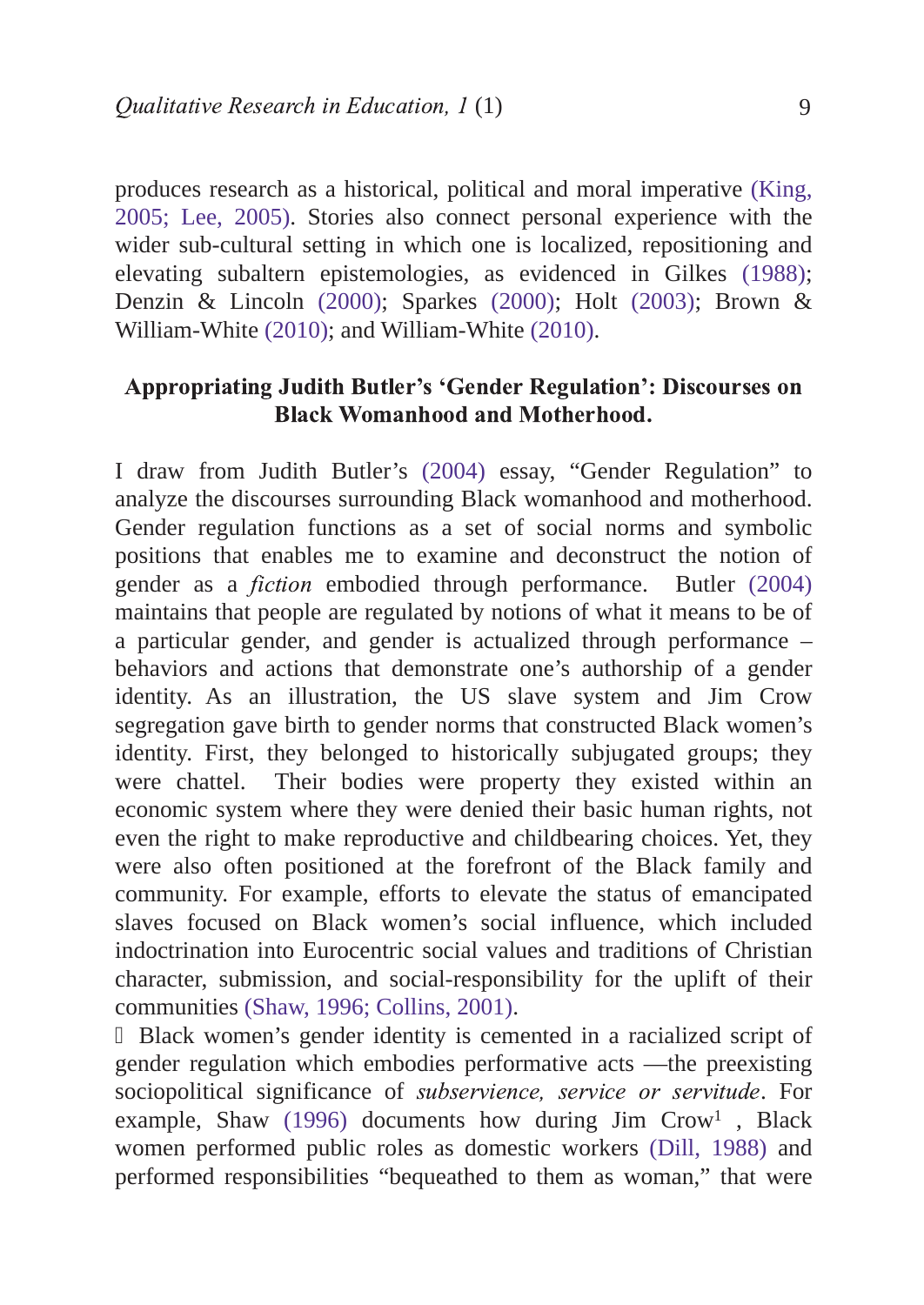centered on the needs of the race [\(Shaw, 1996, p. 4\).](#page-31-9) In the church, their efforts was shaped by gendered roles of service [\(Gilkes, 1988\).](#page-29-7) Hooks [\(1990\)](#page-29-8) suggests that Black women "nurtur[ed] the souls" of the community (p. 41), but were also subjected to a sexist definition of service as a women's "natural" role. Hooks writes:

…Their lives were hard. They were black women who for the most part worked outside the home serving white folks, cleaning their houses, washing their clothes, tending their children – black women who worked in the fields or in the streets, whatever they could do to make ends meet, whatever was necessary. Then they returned to their homes to make life happen there. This tension between service outside one's home, family and kin network, service provided to white folks which took time and energy, and the effort of black women to conserve enough of themselves to provide service (care and nurturance) within their own families and communities is one of the many factors that has historically distinguished the lot of black women in patriarchal White supremacist society from that of black men [\(Hooks, 1990, pp. 383](#page-29-9)-384).

Hooks [\(1990\)](#page-29-10) states that Black women's primary "responsibility… [was] to construct domestic households as spaces of care and nurturance in the face of the brutal harsh reality of racist oppression, or sexist domination" (p. 42).

Gender regulation imposes a "grid of legibility on our lives and sets the "parameters" of performance within our social interactions [\(Butler,](#page-27-13) [2004, p. 42\).](#page-27-14) Gender is an incessant activity performed with or for another, even if the other is only imaginary [\(Butler, 2004, p. 1\).](#page-27-12) Thus, that Black women historically have labored within and outside the home to support families is well-documented, but the regulatory fiction that defines Black female identity helped to construct a gendered discourse about who Black women are expected to be at all times, and how she should purport herself. As such, the grid propagates the notion of Black woman in a perpetual struggle for survival and her identity is inseparable from the *need* and *desire* to protect and support the family" [\(Gregory, 2001, p. 124\)](#page-29-11). There is certainly no refutation here that Black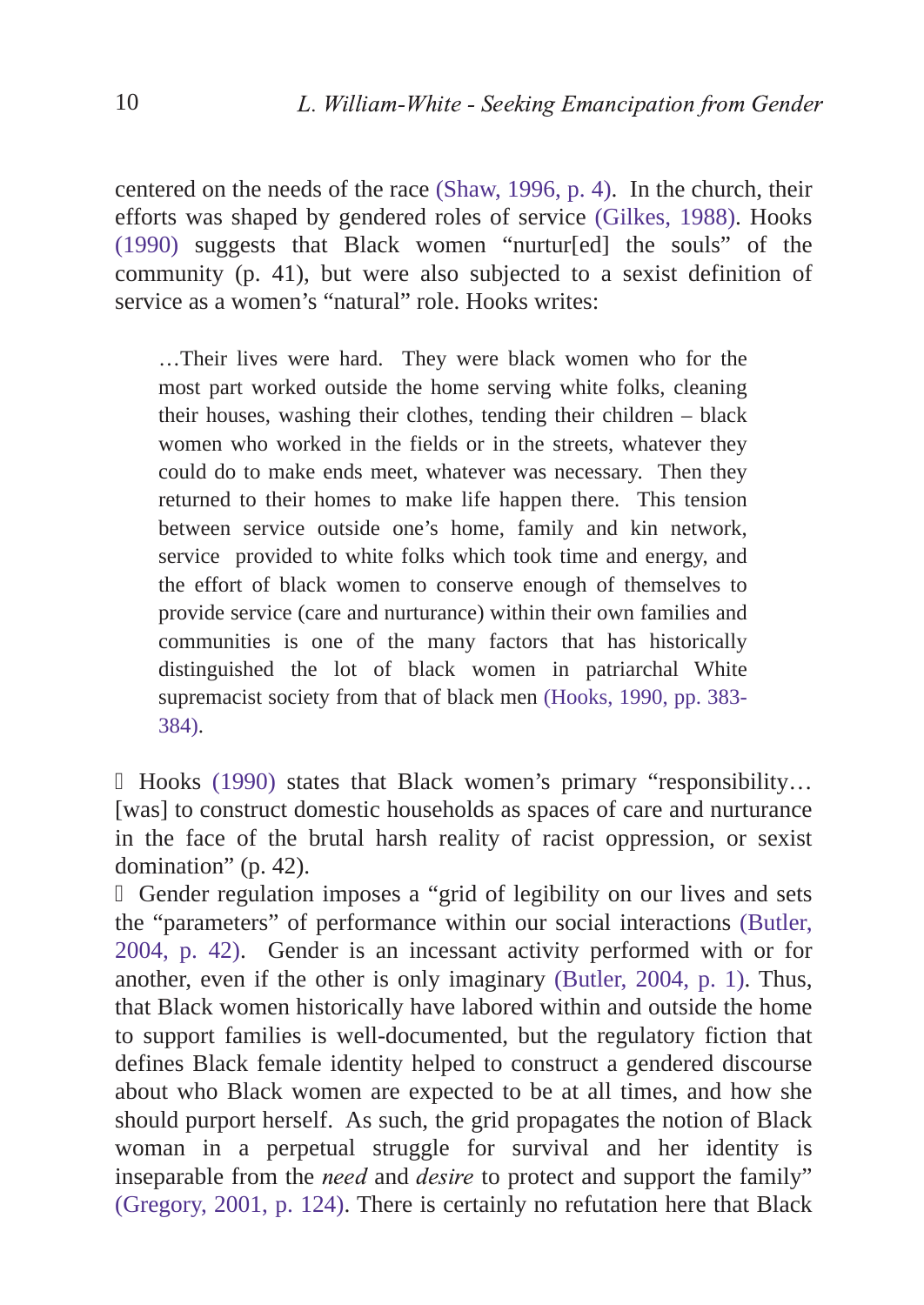families have *depended* on the labor of Black women to maintain the nuclear family (which continues to be regulated by white racial dominance in social, economic and political realms in the US). Thus, this dependence enables Black families to persevere and display resilience as these families reject a strict adherence to sex-role designation, which differs significantly to the gender regulation and role construction of white womanhood.

Yet, Black female identity also resides within a unique grid which provides a site for discursive examination. For instance, since the preponderance of Black woman's work historically was resigned to domestic service and childrearing, this helped to anchor Black female identity in a disquieting, American nostalgia, shrouded in the material production of gender through the body. Whether rearing her own or the children of others, uncontested "service" is an accepted attribute of Black womanhood and this essentialist trope endures. Black women's lives from slavery to freedom helped to forge a "trajectory of Black women's bodies as sites of laboring," [\(Johnson, 2003, p. 104](#page-30-17); [Jones,](#page-30-20) [1985\)](#page-30-18). Hurston [\(1969\)](#page-29-12) too speaks of the Black woman as the mule of the world, further exemplifying the appropriation of her Black body as a moniker of a gendered and racialized being; norms that are historically, socially and culturally grounded. Further, standards of what is *normal* provide a script or *rubric* to evaluate the performance of gender identity. We see this through such ideas as *women* are not supposed to "act" or "perform" like men in showing strength, assertiveness or ability in their dimensions of self. However, this expectation has created a long-term struggle for Black women:

…submissiveness…was never in the cards for us…Whether in the cotton fields of the South or the factories of the North, Black women worked side by side with men to contribute to the welfare of the family. This did not mean that men were demeaned and unloved, but it did mean that women had a voice about the destiny of their families. That independence and resiliency were admired because they aided in the collective survival when society made it difficult for Black men to find work. But when we began to internalize Euro-American values, then Black women were no longer "real" women... [\(Naylor, 1988, p. 28\)](#page-30-19)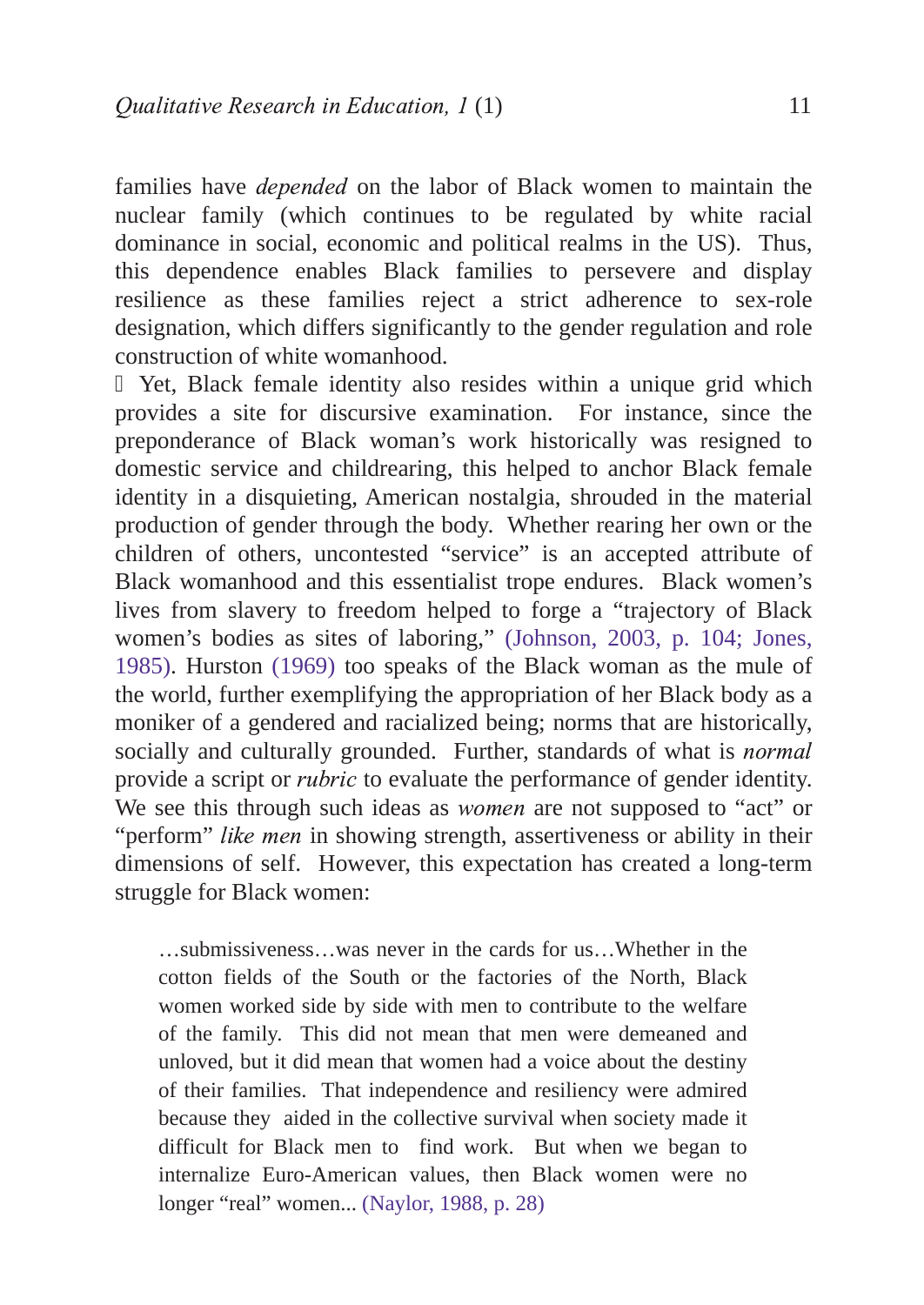Collins [\(2004\)](#page-27-15) further substantiates how discourses operate in producing Black women:

all women engage in an ideology that deems middle-class, heterosexual White femininity as normative. In this context, Black femininity as a subordinated gender identity becomes constructed not just in relation to White women, but also in relation to multiple others, namely, all men…These benchmarks construct a discourse of a hegemonic (White) femininity that becomes a normative yardstick for all femininities in which Black women typically are relegated to the bottom of the gender hierarchy [\(p. 193\)](#page-27-11).

Norms provide a script that adheres to the regulatory powers of gender, and any deviation from the script is measured against those regulations in an effort to normalize what acceptable behavior should be. Butler [\(2004\)](#page-27-16) suggests that gender norms are "invoked and cited by bodily practices that also have the capacity to alter norms" (p. 52). To illustrate this point, Collins [\(2004\)](#page-27-17) maintains that Black women are often labeled aggressive and non-feminine, departing from notions ascribed to white women. Another controlling image is the Black women as "super" human or heroic [\(Wallace, 1978;](#page-31-10) [Collins, 2004\),](#page-27-6) an idea of Black female emasculation propagated in 1930s. There is also the Sapphire-character who is "overbearing, bossy, sharp-tongued, loudmouthed, and controlling" [\(Cole et. al., 2003, p. xxxv\);](#page-27-19) and images of the matriarchal, "ball-busting" Black women who competes with Black men are replete in popular discourse. This latter depiction helps to fuel the polarizing discourses that often exist between Black women and Black men due to the "castration" notion, and the perceived dominance that has been stripped from Black men and attributed to Black women [\(Collins, 1999\).](#page-27-18) These discourses have an enduring history.

Certain positions have universal laws that are subject to unalterable rules. The identity of mother is a worthwhile category to examine as it is assigned and ascribed to the female gender, and holds a symbolic position regulated from inception. Thus, the symbolic position of being a mother holds an esteemed and "quasi-timeless character" [\(Butler,](#page-27-20) [2004, p. 45\)](#page-27-21), one understood as a sphere with normalized behaviors and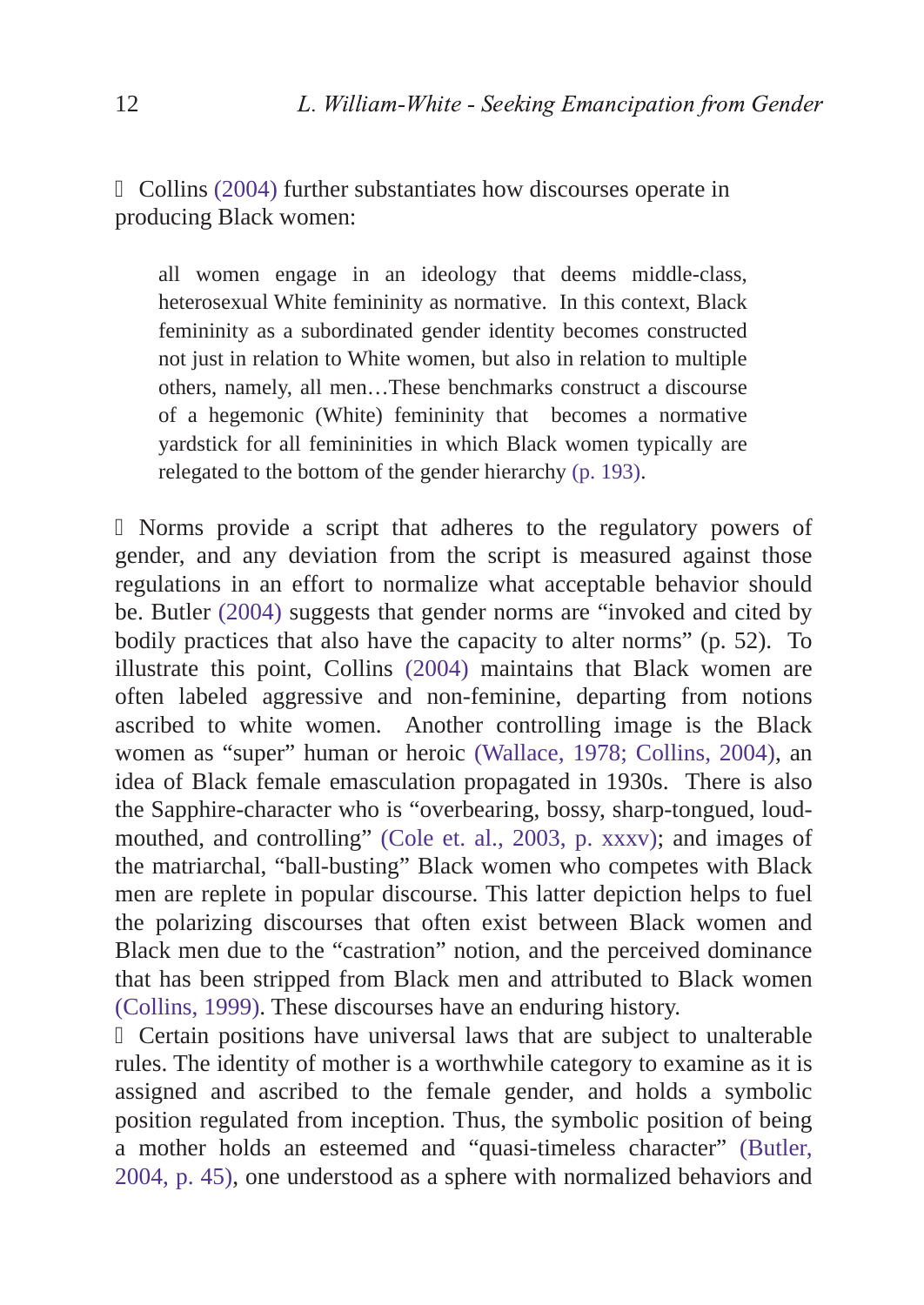engagement that is subject to surveillance (p. 56). Motherhood, as a symbolic category, is socially and culturally regulated through the discourses attached to ideals which personify mothering. To illustrate the point, the word *mother* connotes specific gendered attributes, while the concept to father tends to be more elusive. To mother a child "implies a continuing presence in a child's life" [\(Rich, 1976, p. 12\);](#page-31-11) thus, the centrality of the mother and her performance of *mothering* by providing nurturance, love, comfort, and demonstrations of sacrifice is a normative conception of the material effects of the act or performance of mothering. Thus, motherhood as a role "has a history, it has an ideology" essential to the patriarchal system, and this identity is deeply internalized in women [\(Rich, 1976, p. 34\).](#page-31-12) It is a manifestation of women's highest calling, a long-held marker of gender symbolism for White America," [\(Rich, 1976, p. 158\).](#page-31-11)

Yet, this concept provides an interesting trajectory to examine discursive meanings attached to Black motherhood. Johnson [\(2003\)](#page-29-13) states that "mother" is a trope that registers in various discursive terrains and is deployed for various aims (p. 104). Thus, social, cultural and historical standards about Black mothers also foster and perpetuate racialized discourses that challenge mainstream notions of mothering. Chambers [\(2003\)](#page-27-22) states that stereotypes in the media perpetuate the myth that Black females are unable to be good mothers to their own children (p. 62). Black mothers are subjected to critique and ridicule. For instance, Collins [\(2004\)](#page-27-23) posits that the controlling image of the Black mother is a stigmatized being who rejects feminine ideals and purports herself in negative ways: the bitch who is aggressive, loud, rude, and pushy; the mule who embodies passive-aggressive tendencies; the historic mammy as the *ideal* Black mother who provides loyal service to white people and who cares for white children as her own; the child-like, subservient mother; the promiscuous mother; and the sassy mother [\(Johnson, 2003\).](#page-29-14)

Recent films such as  $Precision<sup>2</sup>$  $Precision<sup>2</sup>$  $Precision<sup>2</sup>$  and The Blind Side<sup>3</sup> perpetuate the trope of Black mother dysfunction, as both films show the despicable role of mothers who fail to love and adequately care for their children.To further illustrate this point, it is inconceivable that a mother could sexually and physically abuse her daughter; or for a grandmother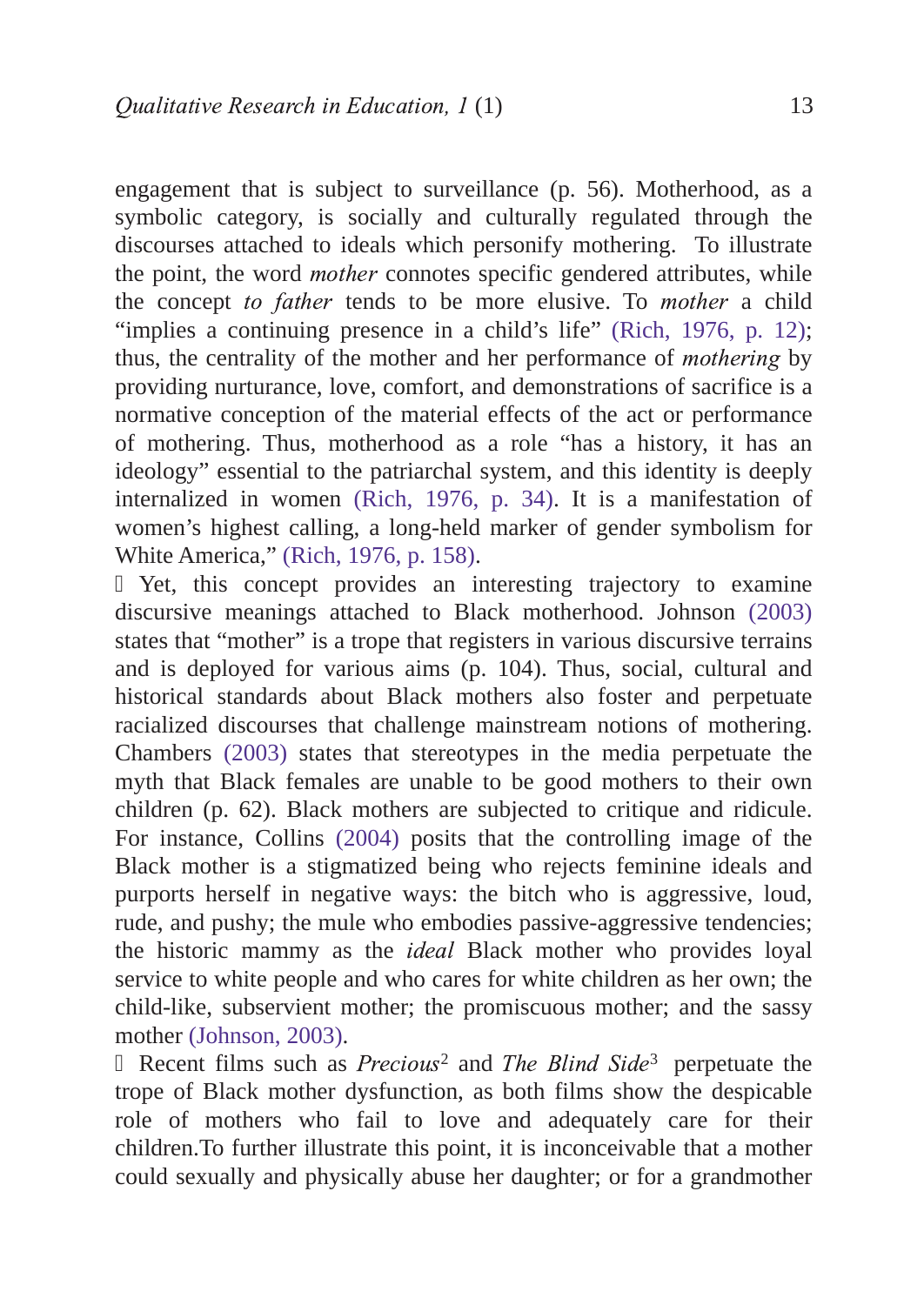silently stand by and watch her *own* daughter psychologically and physically abuse her own children? It is completely unfathomable that a mother would be so disconnected from humanity, and so ignorant of the social and moral imperative to nurture the self-worth of her own children. Yet, the material performance of Black mothering in  $these$ examples are portrayals of mothers in the previously mentioned films recently awarded Academy award accolades in 2009!

This is poignant because the Black mother is often portrayed as emotionally-detached, or portrayed as the too-strong matriarch who raises "weak sons and unnaturally superior daughters," [\(Johnson, 2003\)](#page-29-15), a notion further supported by the Black folk expression: "Black mothers love their sons and raise their daughters." The message here is clear. Her greatest commitment to mothering is for White people, their families, and interests; her care and concerns for her own family are secondary. Then when engaged in the care of her children, the Black mother loves her son to his detriment, and her daughter is reared with a level of unhealthy detachment that produces another generation of mythic, superhuman or psychologically damaged females. Moreover, Black mothers had historically been denied the accolades of parenting, as mothering is what they were expected to do "without applause or special appreciation," [\(Chambers, 2003, p. 62\).](#page-27-25)

Is this the symbolic position of motherhood that Butler [\(2004\)](#page-27-24) suggests that are unalterable? Do these discourses support the quasitimeless and good-feeling norms associated with motherhood? Certainly not; thus the Black woman becomes something *other* than this esteemed mother.

The Black family pattern too has been presented as a matriarchal that is unstable and the source of social problems faced by Blacks, [\(Pickney,](#page-30-21) [2000, p. 111\)](#page-30-22). For example, although 47% of Black families are headed by Black couples, mothers have the burden of being held responsible for the negative behavior of their children [\(Hecht, Jackson, & Ribeau, 2003,](#page-29-16) p. 205). Other issues and social ills attributed to Black mothers are high divorce rates and lower marriage rates; higher percentages of children living in "female-headed households; and higher percentages of children living in poverty," [\(Hecht et. al., 2003, p. 24\).](#page-29-17) Surely, Butler's work does not consider racialized material notions of motherhood. In sum,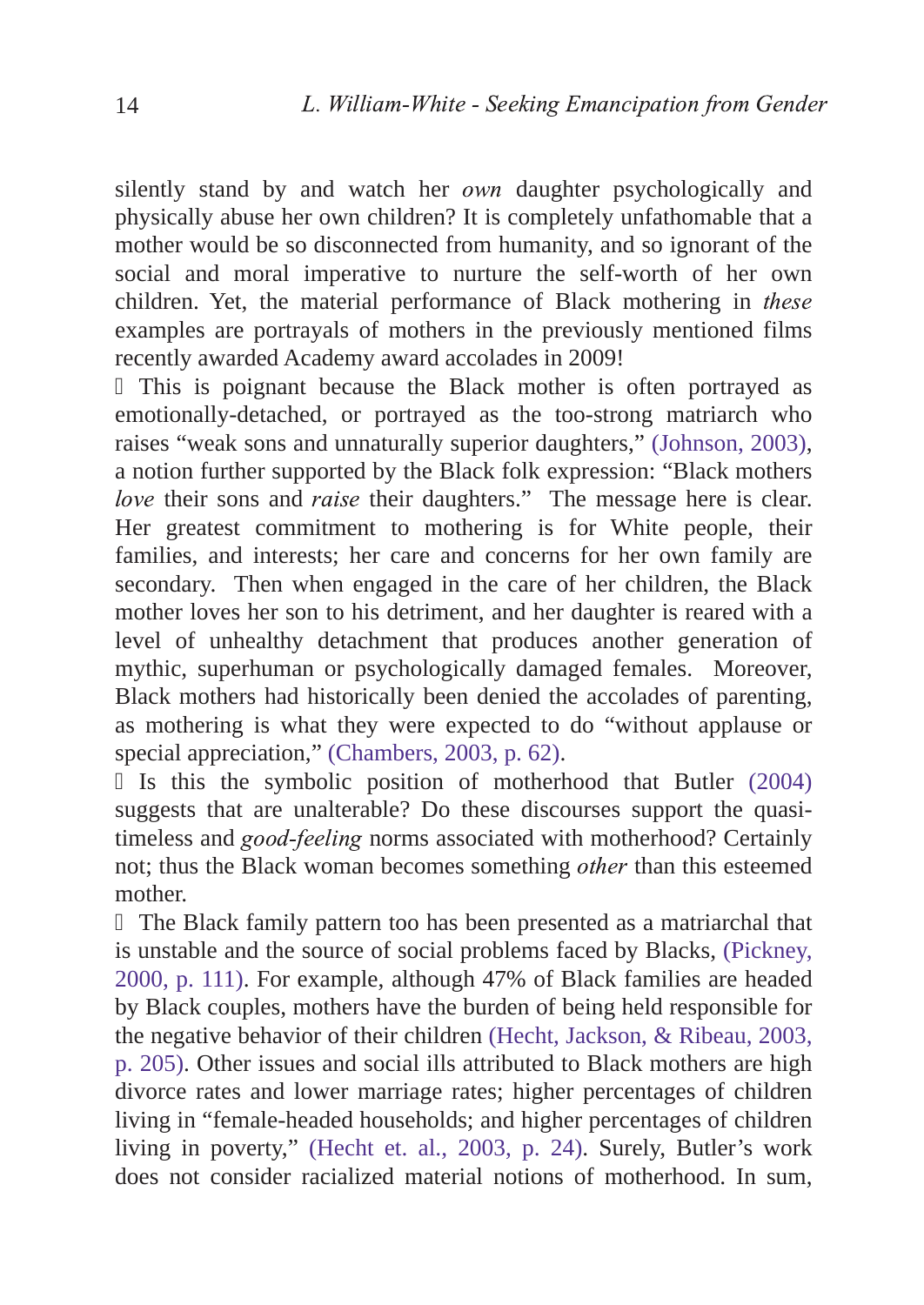the construction of Black women and Black mothers reveal how our identities are shaped by pejorative and archetypical notions not reflected in the multifaceted manifestations of our lives.

## Autobiographic Episodes

The process of becoming begins by confronting certain 'contradictions' in one's life experience, contradictions that alert one's consciousness to the fact that something in social reality is out of phase. The emerging feminist becomes aware that what passes for justice in American democracy is actually a subtle and complex political system that robs her of her autonomy. She discovers that the role she is assigned by her social sphere, woman, diminishes her life chances for fulfillment and happiness. [\(Cahill &](#page-27-26) [Hansen, 2003, p. 10\)](#page-27-27)

## Episode #1: Parenting and the Pursuit of Degrees

Motherhood, for me, preceded *womanhood*. Pregnant as a high school senior, followed by engagement and marriage, I embraced the role of mother and what I *perceived* this role to mean before exploring what life could be for me as a woman. My first daughter was born when I was less than a month into my nineteenth year. Early in my first year of mothering, my father (a Baptist minister) and a child of the 1940s and 1950s, sent me a Christian-based text titled Woman, Wife, Mother [\(Harrison, 1991\)](#page-29-18) that spoke of this trinity – the three divine identities of a female "in Christ" and what her role is to be in life. I read this text – not carefully or thoroughly, I must admit. But I did enjoy our conversations with my dad about his ideas about life and scripture; yet occasionally comments would seep into conversation about my pursuits as an undergraduate in college. As a child of divorce, and having not been raised with my father, I looked forward to sharing my life with him as it was developing in my early adulthood.

Two years after my parents' divorce, my mother moved my sisters and me a distant 3000 miles from our father. I was nine-years-old; then from age twelve to eighteen, I visited with my father for only three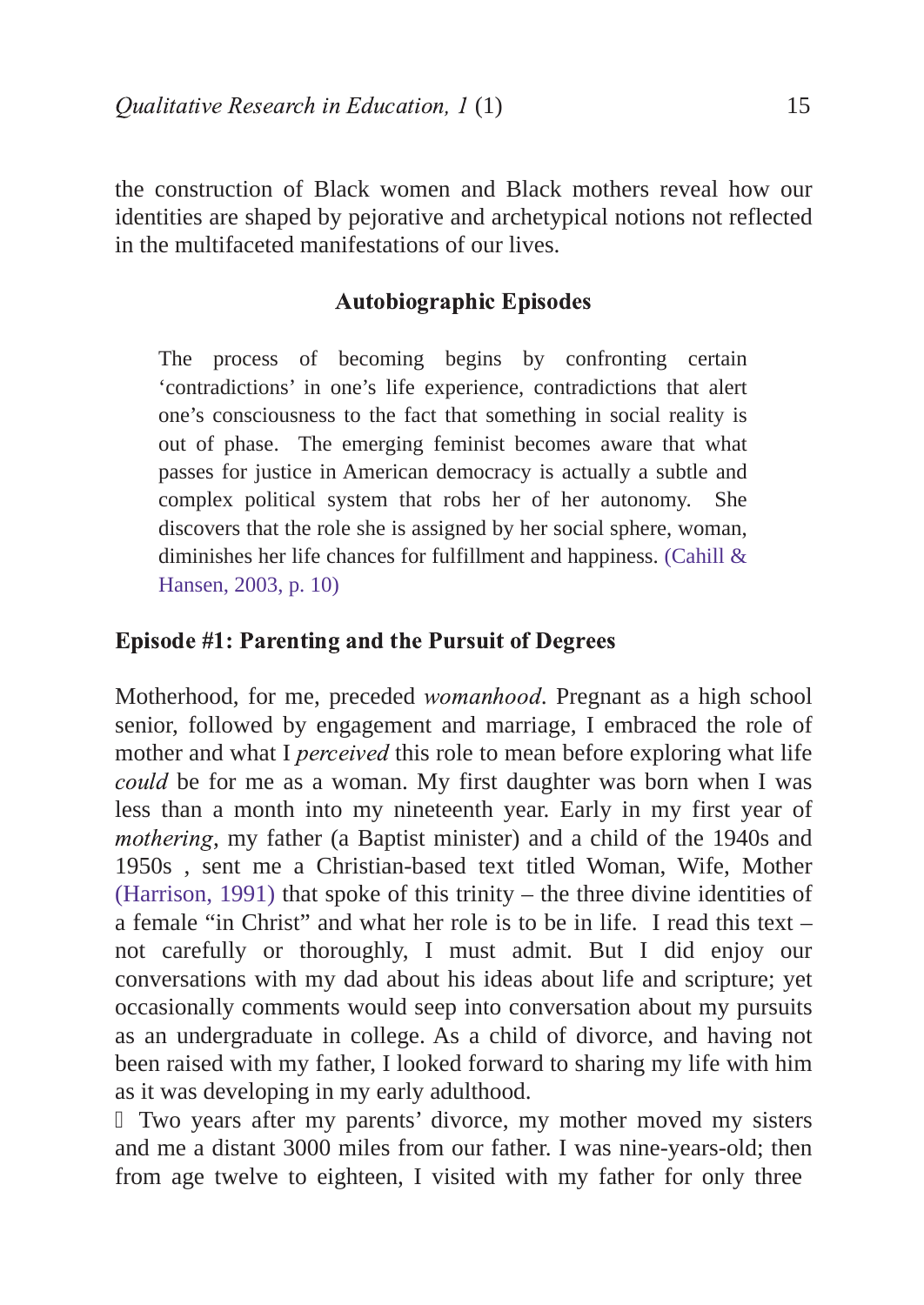extended visits, during vacations. So, it was at that stage of my life, as a wife and mother (at nineteen), that I simultaneously began to create an adult-relationship with my father, and was learning what it meant to be a mother. With daddy, I shared aspects of my new life and my experiences, particularly the day-to-day world of having a new baby, being married, and pursuing my first year of college. All these things were new and exciting; "the possibilities [were] endless" for what I could become [\(Brown & White, 2010, p. 151\)](#page-27-28). My enthusiasm about all that I was experiencing, doing and learning registered through the phone, I am certain.

And Daddy would listen intently, pause and make comments. But the dialogue would often culminate with statements such as:

- 1."Who watches the baby when you are gone? or
- 2."What does your husband think about you being away from the home and at school?" or
- 3."How is the baby doing with not having you at home?"

I found myself on several occasions trying to defend myself by explaining to Daddy that I was only away three afternoons a week (less than five hours each time); that I would often also take the baby with me to school, or that my husband would also *watch* the baby during the time that I was gone. Of course, the same arrangement was in place when my husband went to school. Though I recognized that the very notion of me stating that I am "watching the baby" for my husband was, in itself, a radical departure from acceptable gender conventions. My dad's questions, and tone, revealed to me how he embraced the "cult of true womanhood" [\(Zinn, 1997, p. 88\),](#page-31-13) which I felt, undermined my desire for personal fulfillment within academic pursuits, and his words demonstrated to me that he did not fully approve. Though a learned man who held strong values about educational attainment and mobility within our family and cultural community, his ideas about my pursuits were tempered by the greater value placed on the symbolic and social significance of motherhood, and the enormity of that role. Thus, I learned that, for Daddy, my primary identity was mother; selfactualization through education or desire for a career in the Academy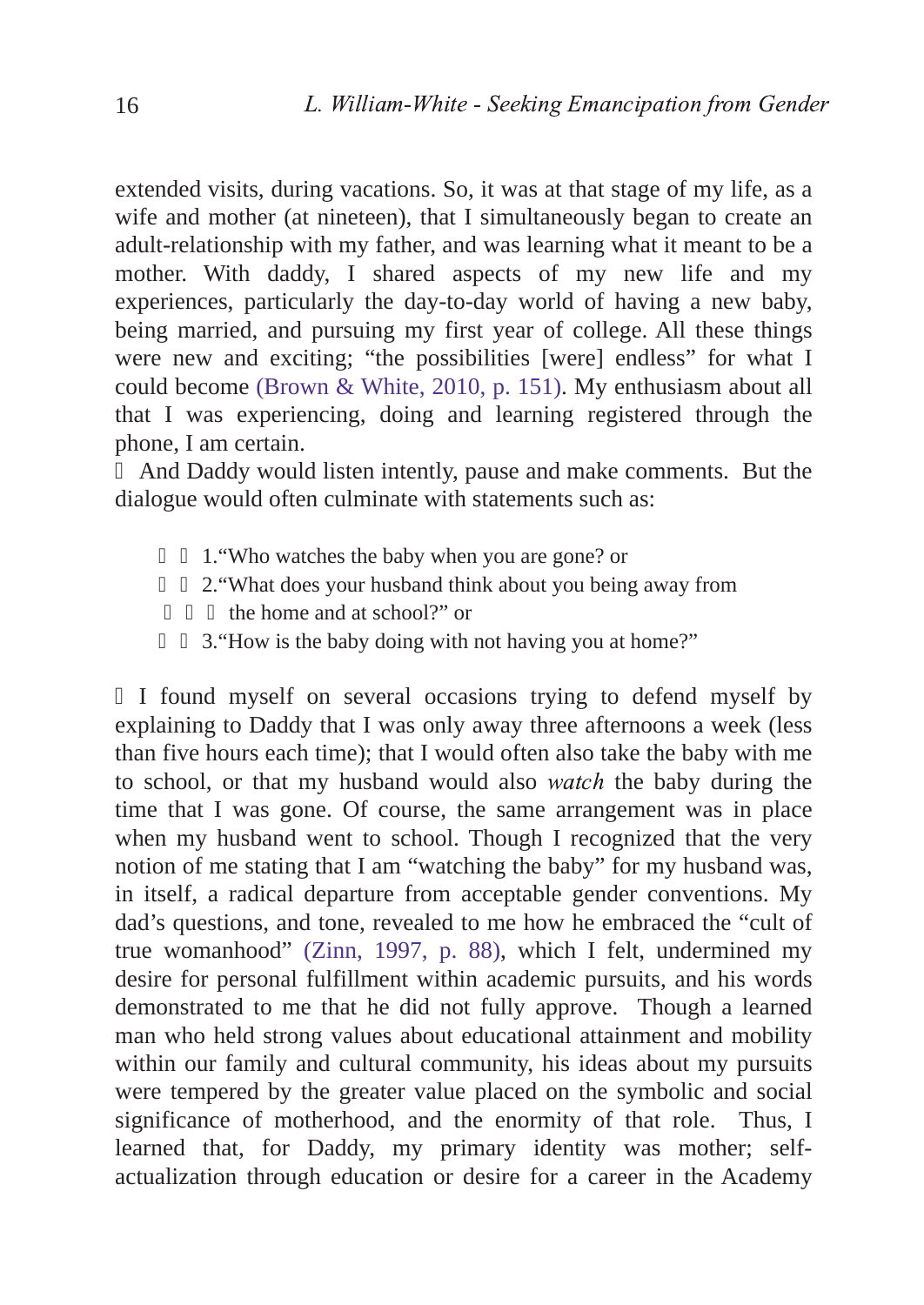had little to do with his notion of my *highest calling*. From him, I became aware of my gendered reality.

Equally interesting were my experiences with my mother. While growing up, Mommy stressed an emphasis on exhibitions of intelligence. creativity, academic ability, rejecting the "cult of domesticity" [\(Zinn,](#page-31-14) [1997, p. 87\).](#page-31-15) She took care of the house, and small chores were assigned to my two sisters and me. Our education was most important however. As such, Mommy was adamantly against my having a baby when I announced my pregnancy and engagement at eighteen-years-old. She was then made a grandmother at forty-one and was also attempting to understand and reconcile her own life circumstances and choices as a divorcee, and the subsequent financial and emotional impact of divorce on her, my sisters, and me. Thus, my 'immature' decision to have a child, I think, was emblematic of potential unrealized goals as opposed to being a result of my choices. Mommy married at seventeen-years-old. She, like her mother, became a mother at nineteen and began raising a family, she never completed her college education, so utterly convinced that my life was 'over,' she took all liberties to remind me of my inability to understand the implications of my decision. Thus, on that fateful day when I announced that I was expecting, she spared no words in articulating how motherhood would limit me. Perhaps these comments stemmed from *her story* of not being *supported* by my father to finish earning her college degree because they had children; or from her experiences with independently raising three daughters. Yet, no opportunity was missed by Mommy to ask if I "actually [go] to class" or if I was "still in school," when we would talk on the phone after I moved away to the college community where I resided. Asking how I was doing academically was rarely offered, or was asked as an afterthought. I sensed, through the tension, her words, and her silence, that she was waiting to hear some information that would confirm her belief that I would not succeed as a young mother in pursuit of an academic career. Consequently, at the end of each semester as a demonstration of my resilience and efficacy, I would mail my semester grades to Mommy to show her that I *could* "have it all" [\(Philipsen 2008,](#page-30-23) [p. 97\)](#page-30-24). I could be a wife, a mother, and successfully meet the demands of the Academy. I wanted her to know that I did not have to choose and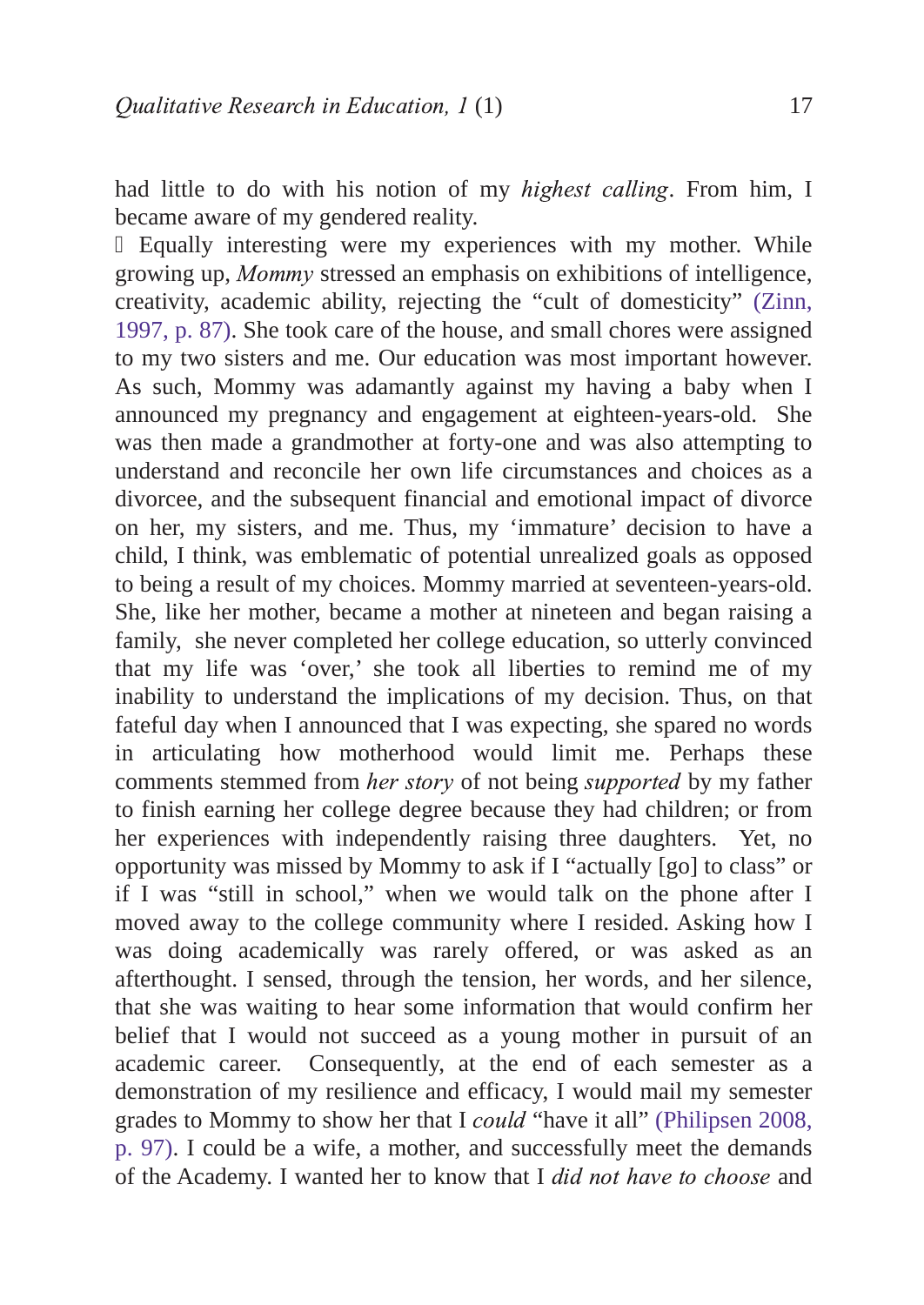that motherhood was only a portion of whom or what I desired to be. I could be: "Mother and..." not only a mother. Motherhood is one-part of female process; it is "not an identity for all time" [\(Rich, 1976, p. 37\),](#page-31-16) and mothers are also people who need "selves of [their] own," (p. 37). Due to this, it was from there I went firmly on the path toward fulfilling my personal trine – my energies were put into trying to be a good mom, a supportive wife, and a budding academic. I guess one could say that I was coming to terms with being young, Black and female [\(Williams,](#page-31-17) [2001\)](#page-31-1).

#### Episode #2: Journey through Matrimony

My spouse and I constructed notions of what our lives would be as a young couple. Though the material roles of being married and of being new parents were neither articulated nor defined, they were embraced and performed by default after we married. We left home for college and to begin *our* lives and family – he and I against the world. He, being raised in a family of twelve children and by a widowed-matriarch, was socialized to be domesticated. I was reared by a mother who elevated embodiments of the mind through educational pursuits and independence [\(O'Connor et. al, 2005\).](#page-31-18) As such, the arrangement of duties in my marriage mirrored the fluidity of gender-role assignments in Black families [\(Collins, 2000; 2004;](#page-27-29) [Jewell, 1993\)](#page-29-19). I would function as the nurturer for the family and would assume the role as manager of the household finances and decision making, a role I proudly thought was quite progressive and non-traditional. He would function as the manager of the household needs and would tend to those things that were historically associated with women's work. We were *flipping*<sup>4</sup> the gender script and capitalizing on the areas that we were most comfortable with. And, I was also hell-bent on striving to maintain some gender-balance as it related to our new daughter's care as well. We were both full-time students, so when we brought our daughter home from the hospital at four-days-old, the shared feeding and diapering schedule was already created. My husband was *assigned* early a.m. feedings so I could get more rest, particularly when I had early classes on campus. All in the name of *gender equity*, I thought! He agreed; and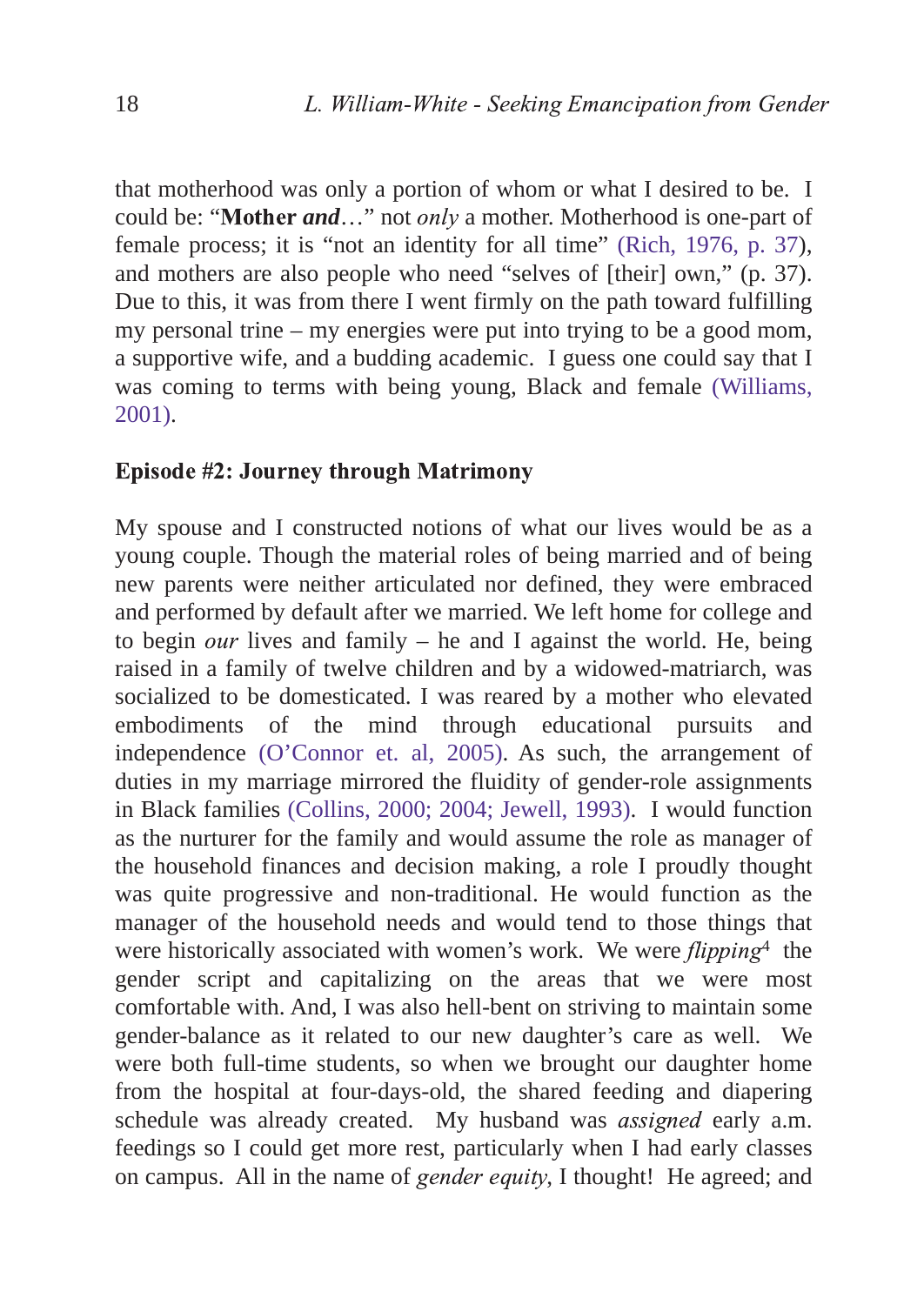I was pleased. The shared infant care arrangement did not mirror anything that I had seen growing up. It definitely was not my mother's experience, and I was happy that I possessed the ability and will to articulate the need for the balance in our roles.

Yet, my husband, being the youngest son of nine boys, and the eleventh of twelve children was often chided about who "wore the pants" which included discourses about me not knowing my place. It was even articulated in my presence that Black women were too demanding and too difficult to have relationships with. These taunts made by my brother-in-laws during family get-togethers were attempts to bait me into polarizing discourses about Black female identity. My brother-in-laws are Baby Boomers – the same generation as  $my$  parents. We would then have heated dialogues in the living room; my spouse, complicit in his smiling silence, while my mother-in-law, a child of the 1920s, would participate as a laughing spectator. The fraternity culture that I married into, which *posed* as a matriarchal institution, was constituted around sexist, misogynistic cultural ideas and social practices which were problematic for me as a woman.

In addition, these discourses, in my opinion, interfered with what my spouse and I were attempting to do as a couple with the shared goal of completing college while raising  $\omega u$  family. The irony in all of this is that several of the male family members had pursued some college themselves and several held at least Associate Degrees; a few had or were planning to send their own female children to college, hence educational attainment held value to them. Yet, my positionality was often *critiqued*. No conversation could ensure that didn't involve some reference to me *and school*. I was even dubbed "school girl" by my mother-in-law's sister, and told one evening at a family get-together that my attempts were unrealistic, particularly that I should "get a job" and forget about going to school since I had a baby. Who would have fed her this information to enable such an unwelcomed conversation and perspective, I wondered?

And after incidents such as these with my in-laws, I would go home upset, resenting the whole time spent with my spouse's family and resenting my spouse's inaction in these discourses. In spite of all this, however, my husband and our gender role assignments remained status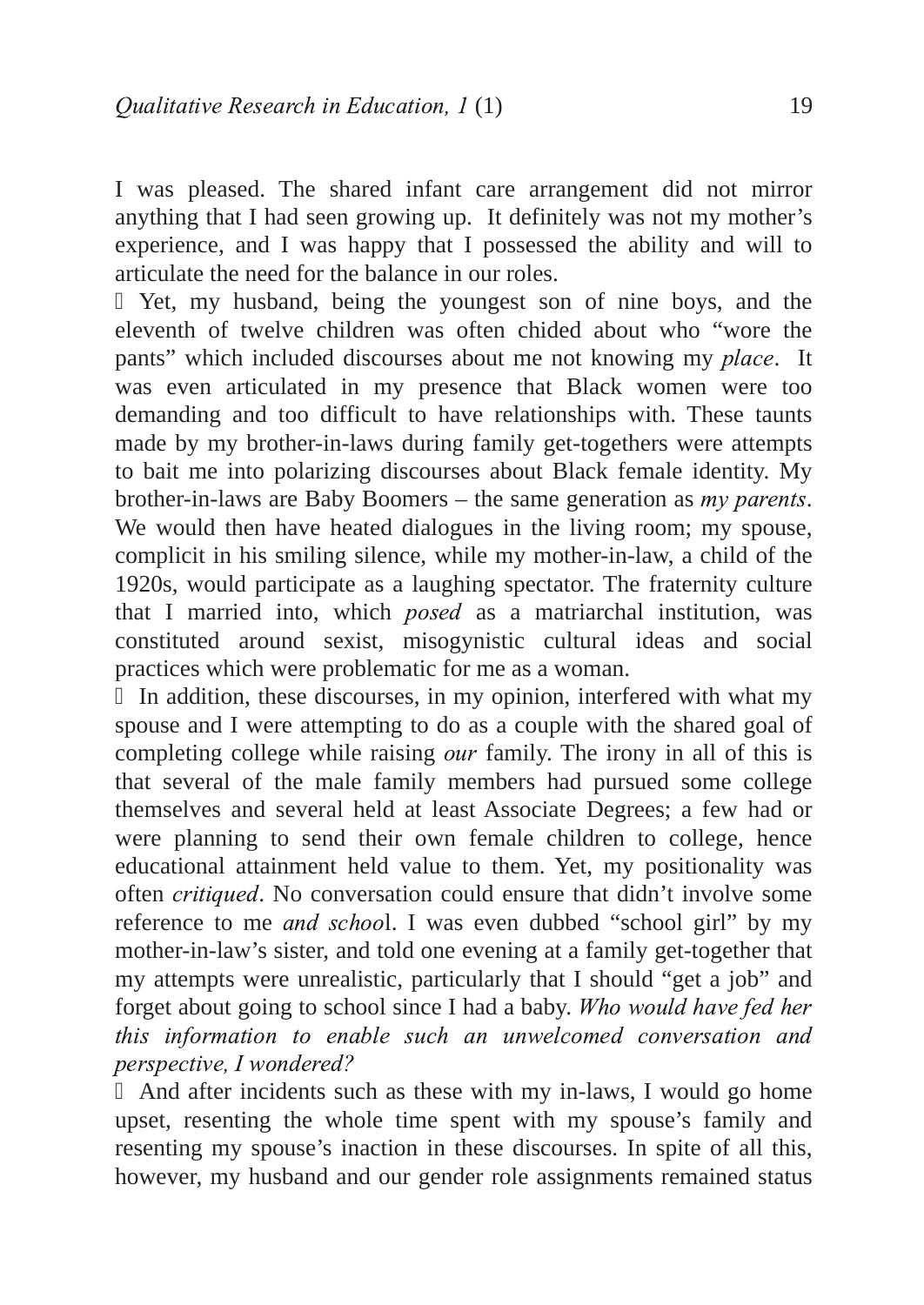quo, proceeding without challenge or disruption throughout our undergraduate years in college; though the same could not be said, however, when we relocated our growing family closer to our in-laws when I began to attend graduate school.

I understand on an intimate level when Fordham [\(1993\)](#page-29-5) suggests that community norms are a major socializing agent in developing and regulating ideas about appropriate femininities, particularly in the regulation of body image, linguistic patterns, and styles of interacting. Female gender sanctions, through a form of sexist-ritualized-hazing, were normative experiences around my in-laws, and any marital discord between my spouse and I became fodder for provocative kitchen tabletalk. My husband would share with me the stories of how the family would engage in raucous laughter about my facile Standard American English usage and my lexical choices. Mimicry of me through exaggerated diction and 'proper' mannerisms by my mother-in-law would bring the whole house to tears of laughter.

My academic identity, professional mobility, and the prominent position I held in marital financial decision-making was increasingly scrutinized. Never mind, that I worked full-time, went to school fulltime on the weekends, having chosen a graduate program that catered toward working professionals; and I arranged *all* care needs for our daughter.. Rather, I was the brunt of jokes and critique instigated by my spouse, and, *at times*, directed towards my spouse *based* on my identity which was constituted around goal-setting, educational pursuits and professional attainment. Additionally, I believe that my identity became a familial signifier – a trope for the sexist, mythical belief of Lisa, as *another* Black woman, who subjugates and marginalizes the Black man.

As I sit and reflect, many of my marital discussions were wrought with landmines centered on my displeasure with my spouse's passivity on varied issues (lack of leadership and vision, employment challenges, financial decision-making, family planning choices), and *his family*. This, in turn, would result in substantial disagreements. My expectation for my spouse was to "man u[p"5](#page-31-1) . Yet, my perceived "nagging" and "trying to be [his] mother" aided his male privilege and authority to retreat for frequent and extended days to his *mother's house* for what he referred to as "peace" and "comfort" – a place where he still had an open bed.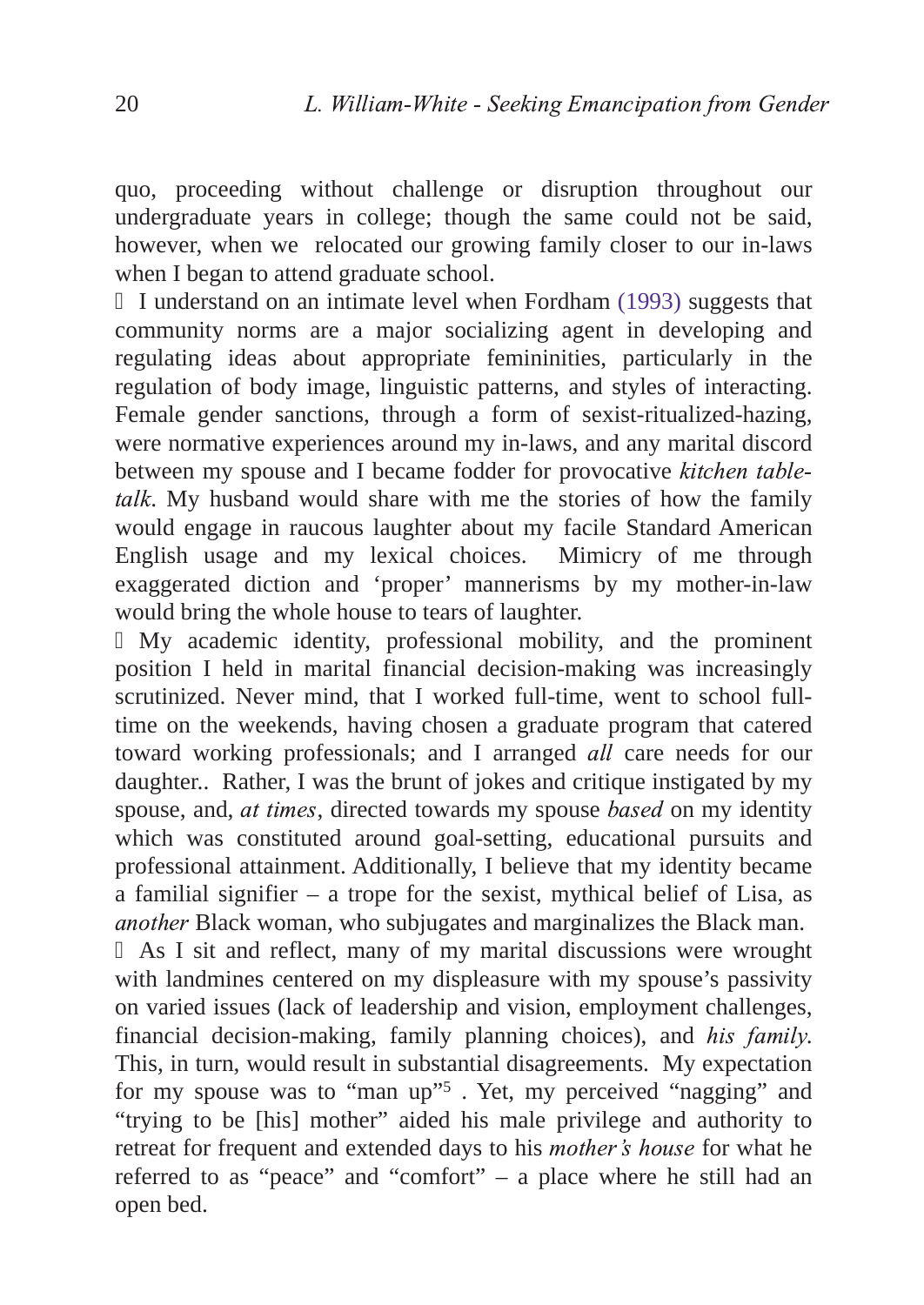At the same time, I was gaining a greater sense of purpose and selfaffirmation through my academic pursuits – my  $\emph{escape}$ . In addition, my employability and student status helped to mediate economic challenges at from – my spouses' low wages; lack equity in the work place, and, at times, poor decision making related to employment choices There were even times when I would use my graduate student status to secure student loans to supplement our financial and family needs when times were particularly taxing. Though my spouse and I both worked fulltime, I provided a significant portion of our household income; paid all of our medical insurance coverage costs not covered by my employer, and was paying day care costs (by this time, we had our second child). My husband was working long hours in a menial food-service job, which did not offer a medical insurance plan. In all, I often felt pressured to make things easier at home for my spouse, yet I also felt overworked, ignored, disrespected, and underappreciated at home.

Increased professional accolades provided opportunities for me, though actualized goals were not celebrated in our household as I completed my Master's Degree. In fact, there were instances where my spouse commented that I "act like [I] have an "S" on [my] chest[."6](#page-31-1) Or he reminded me that I "needed a man around" more than [I thought]" when I minimized his antagonistic references about his perceptions of my identity. I learned that African American women will continually be viewed as a threat to patriarchy due to the social and economic system that limits opportunities for Black males ([Jewell, 1993\)](#page-29-20).

Ultimately, the tension and financial stress began to mount, and helped to shape the eventual emotional and financial withdrawal of my spouse from our family; my attitude and outlook began to shift as well. There were days when I wished that I had married someone who exhibited a healthy attitude about his own *identity*, where my strivings were not seen as a threat, but viewed as efforts to benefit the collective. I also wished,  $at$  times, that I had married someone who could *provide* for me, where I would be afforded more options and opportunity to immerse in my personal and/or professional life. For example, if staying I desired to stay at home with the children. I often romanticized what life *could* be like if my spouse shared similar professional motivations and similar efficacy to actualize dreams for self-improvement. But most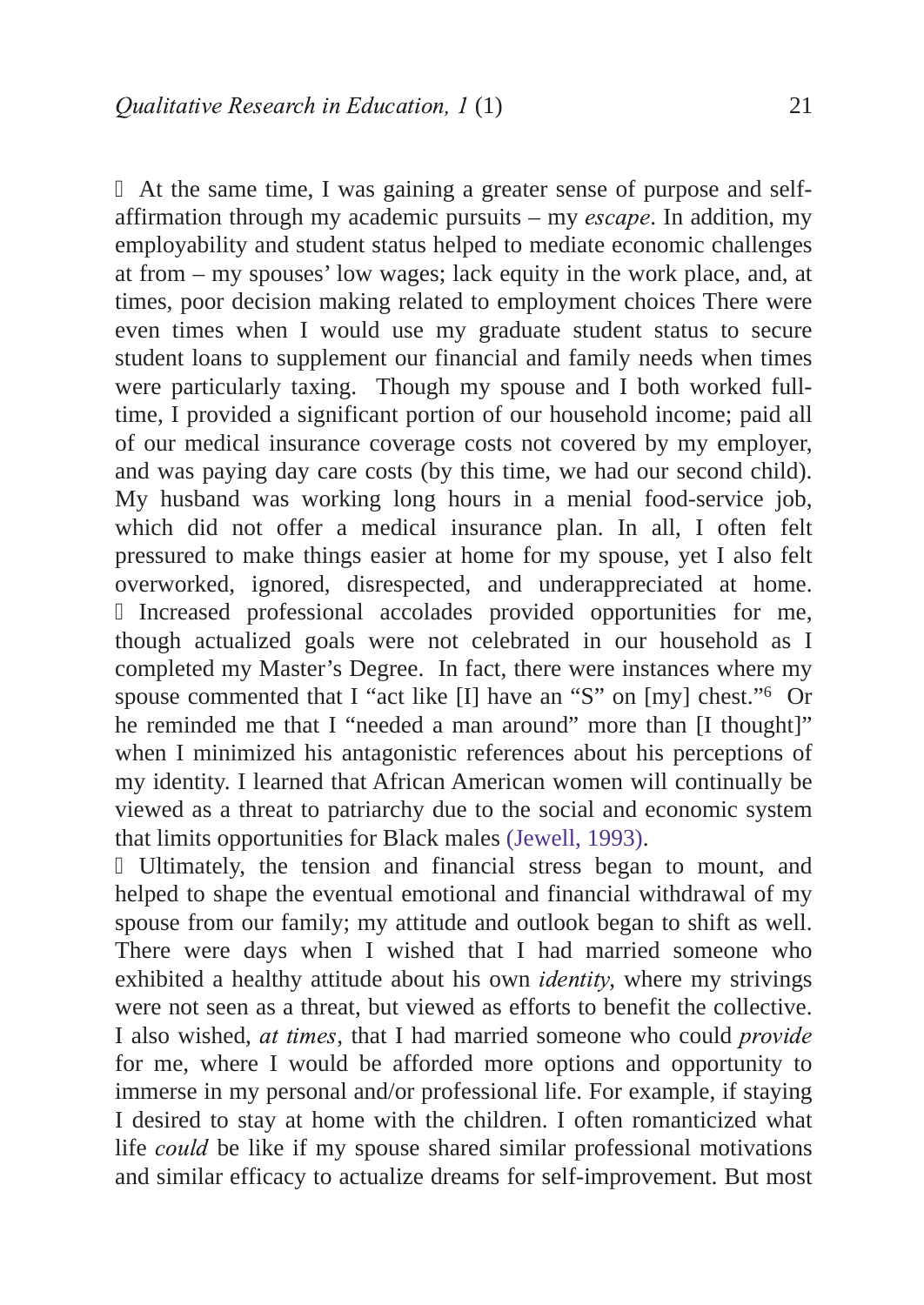significantly, I yearned to not argue about family disagreements, about debts, about how his *frivolous* spending when eating out with his  $b$ rothers impacted the financial ledger; and about not spending  $any$  time with the children and me. And, I grew to *resent* him! I resented my positioning and longed to not carry the burden that came with always having to be responsible for *all* family decisions. I wanted to be a "Mother *and*..." -- this meant being a mother, a wife, a lover, and an equal partner. Yet, his indifference was palpable. And his lack of motivation to work with me correlated with my beliefs in his perceived feelings of low self-worth, combined with the challenges he was experiencing with his personal identity, and professional life. At the end of the day, I lacked the wherewithal and desire to participate in a union that did not support the family –  $our$  family.

We were eight months pregnant with our third child when my husband and I separated. My spouse moved back home *with his mother*, and I moved back to the college community where we resided as undergraduates. My emotional load was lightened,  $I$  thought at the time, and I moved forward, dividing my energies between meeting the needs of the children, working, before I relocated my children to another community to attend doctoral study. In the end, I would spend many years of my *married life* living separately from my spouse and as the  $primary$ , care and financial provider for our three children, until I filed for divorce.

# Episode #3: "Mothering"

Eight years ago, I sat solo for the third week in a failed co-parent counseling attempt with a Marriage, Family Child Counselor (MFCC) which was focused on how to effectively "parent" and share my children's time with their father. It was in the process of this chat about my family structure, about the developmental needs of my girls (then 9, 11, and 15), and the roles that my ex-husband and I played in their lives, that my worldview was challenged. The MFCC announced that since my ex-spouse refused to participate, our meetings were: "no longer an effort to address co-parenting needs, or parenting at all. We are going to focus on you." This concept was unfamiliar; strange.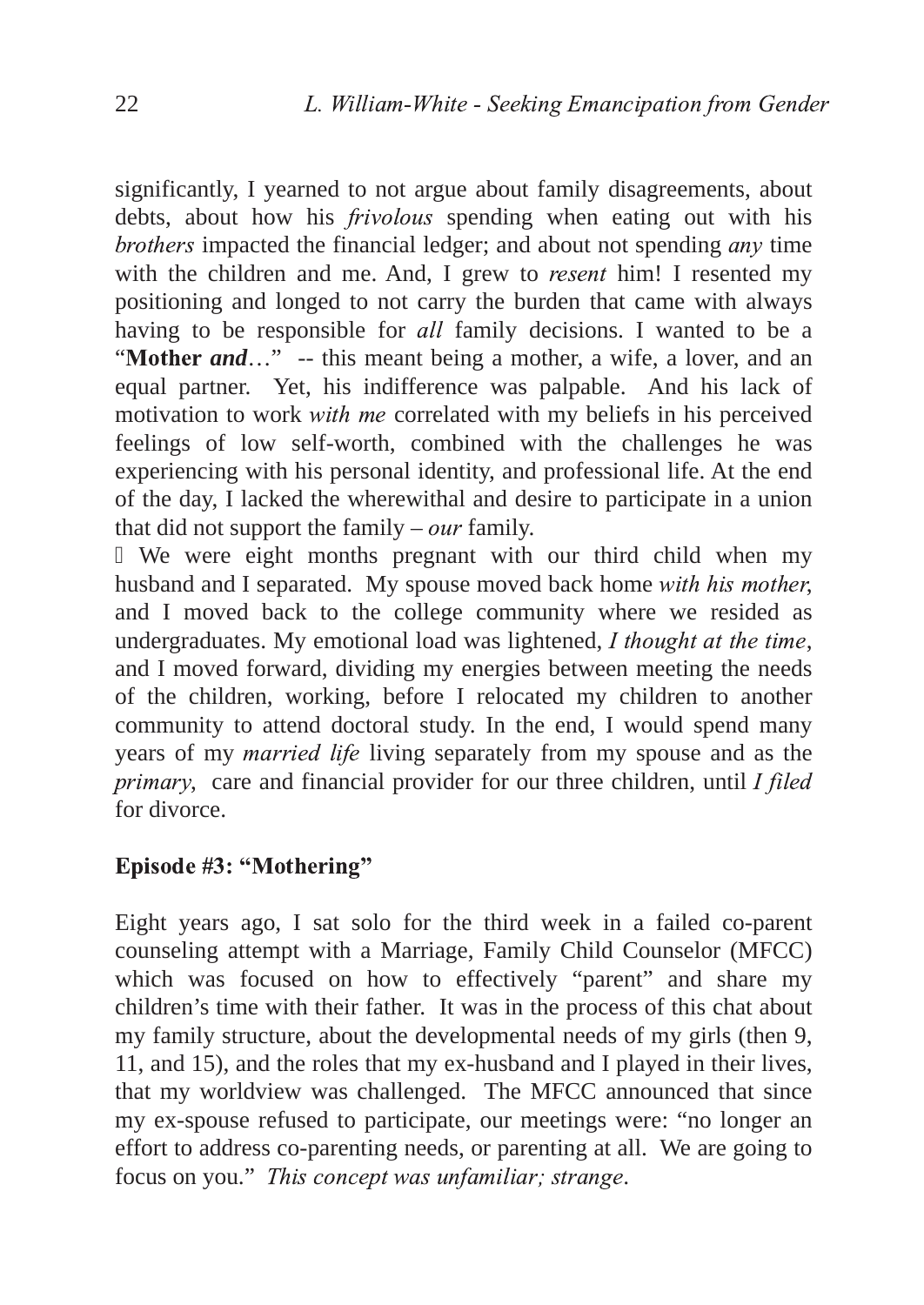So when my counselor and I dialogued during that third meeting, she wanted to set some small goals for our time in counseling. Focus on me? Our time in counseling? This all sounded peculiar to my ear. But, I knew that I wanted to spend more time being me. The MFCC raised a curious eyebrow and then identified a theme that would become the focus of many emotional meetings. I had to sort through and respond to a litany of questions, one being what I wanted to accomplish; who am I today; and, what did I mean by stating that I wanted to spend more time being  $me$ ? I told her that "I am a mother of three girls *and* a singleparent. I am a *Mother, and..."(my voice began to break as tears filled*  $mv$  eyes)...

 $(1$  continue) "...a college professor in a State university. I try to be a good friend; I am a woman of faith, and I am striving each day to be better and to do the right thing by those I love…"

But what did *I really mean* by telling her that I want to be  $me$ ? She challenged me hard on clarifying this statement. I continue:

"My identity has become almost entirely constructed on the role of mothering, something that I had struggled with all my adult life..."

Mothering is the cornerstone the historic agentry of Black women in our homes and communities. The act of *mothering* is an embodiment of the social practice in women's lives, and ironically, it is also a major part of my academic work — part of the career expectation which sees us as natural caregivers [\(Ramsay & Letherby, 2006\)](#page-31-19). I knew that over the years, I have honed my mothering skills through various hats as a mother, as a college counselor, as a high school teacher, as a mentor, and as a university teacher-educator. Mothering, supporting and nurturing others was something that I knew well. I knew that I had been able to accomplish goals and create a life for my children, in the material sense, which I did not experience as a child. Most importantly my children have given my life meaning and substance fulfilling me as mother, though there was an absence of fulfilling endeavors,  $at$  times, outside of mothering.

"There are two Lisas – the home and work me *(one in the same; the* one engaged in her mothering projects) and the vacation me -- the Lisa who wishes to hop a plane and get away *from it all* to remember that I am a *woman separate* from having to serve others' needs."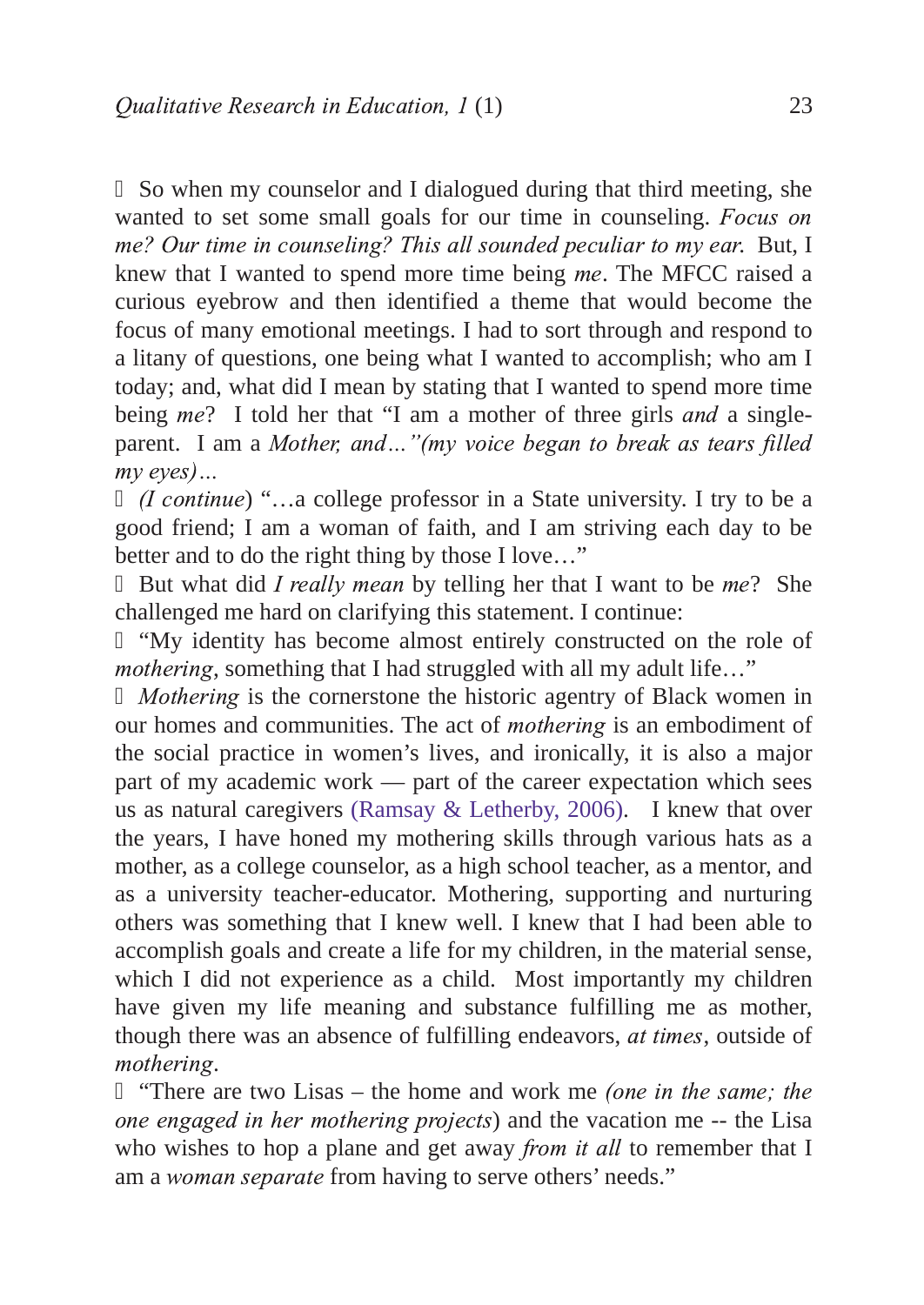When pressed I found it quite difficult to articulate to another  $-$  a stranger—a white professional woman with  $n\sigma$  children, that being a Black woman academic and more so, a single mother is a selfless existence; and, that balancing a career, being the breadwinner and mothering is at times heavy-laden. The duties are weighted down by multiple negotiations of time, energy, and personal sacrifice; and one's choices or behaviors may not always meet approval or acceptance. I used the term *real* mother because mothers are not made because<br>women give birth. Constructions of motherhood are externally Constructions of motherhood are externally imposed, internally assimilated or rejected, and attempting to comport one's behavior to the regulatory norms is a conscious effort and choice. Some women either forge ahead or embrace the identity; some do not.

Yet, all that I am and all that I have accomplished in life is because of my children, the necessity and desire to provide a life for us, and the personal along with my desire be a "**Mother** *and*...", not a mother *only*. The journey has been a labor of love and sacrifice that has kept me and sustained me. Yet, it has also been the source of many tears, frustration, and hardship. So it is true that I romanticize about what life can be like when the nest is empty; and, I pray for the day when all the children have left home and their lives demonstrate that my mothering and sacrifices were worth something that enabled them to grow to be moral and decent women -- women less bridled by intersecting racialized and gendered norms.

The MFCC pressed further still, and asked me to go home and think about all the issues that I struggled to articulate with words. Later that night, with pen in hand, I found my thoughts erupting on my journal page in a heavy rush:

I find myself attempting daily to do the work of more than one person out of necessity, and the intense desire to have a rich and intellectually stimulating career. This currently translates into me teaching full-time in a graduate program at night, making my life quite involved. For instance, I sit on department and university committees; I am involved in community service in local K-16 schools, where I advocate for educational reform for low-income,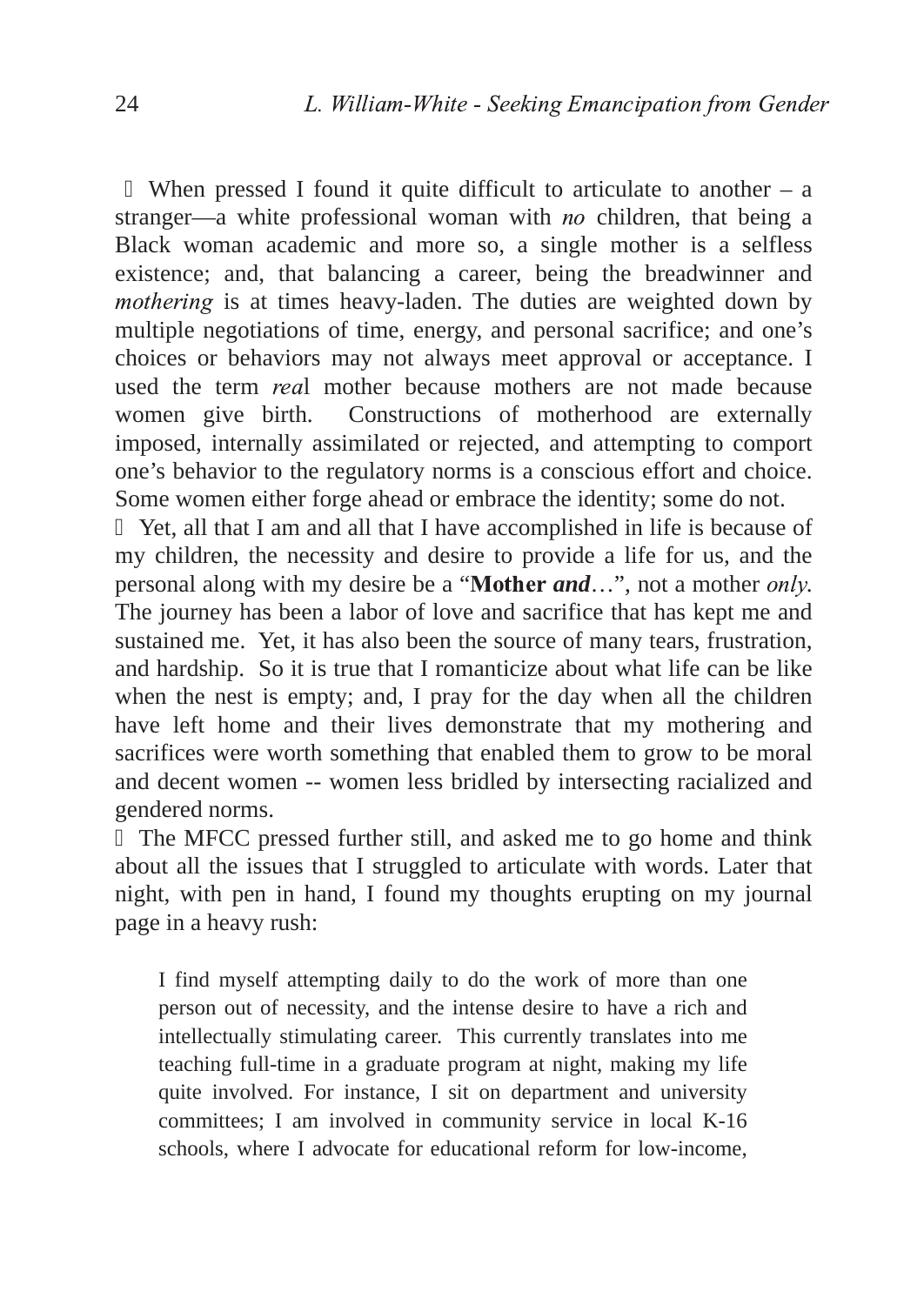culturally and linguistically diverse children; I attend conferences and I try to cultivate my research and scholarly agenda in a manner that aligns with community and personal interests, while meeting the scholarly demands of the university. Yet, scholarship and curriculum content are areas where Black women find themselves marginalized due to the institutional pressures for them to deemphasize racial and/or gendered aspects of their research, so this process challenging from my paradigmatic standpoint which is grounded in critical studies and community work, efforts documented by other Black scholars<sup>7</sup>.

Often, Black woman academics often have to negotiate how to transcend their own marginalization by reaching out to others for scholarship-building opportunities or mentoringI am the only Black woman in my department, so I function as an advisor to a significant number of Black and non-Black first generation college students who seek support in helping them to navigate the academy. The university demands, in the form of student advising, mentoring, and committee work, further compete with scholarship development, duties which are not heavily weighted in the tenure and promotion process. These duties stand in direct opposition to the value the academy privileges and rewards in terms of researchactive, meritocracy-based activities that reflect masculine values and notions of success. Moreover, I give advice on theses; I proofread abstracts for conference proposal submissions and answer students' questions about the content of other professors' course content. I respond to incessant emails; I hold writing workshops outside of work to support those historically underrepresented students who have yet to achieve a convergence between academic language and their voices; and I do a lot of listening and encouraging.

I am also a member of a grossly underpaid faction in my university. Consequently, I teach at another campus during the day to supplement my full-time earnings. Should I have chosen a career in business and industry to better support my family and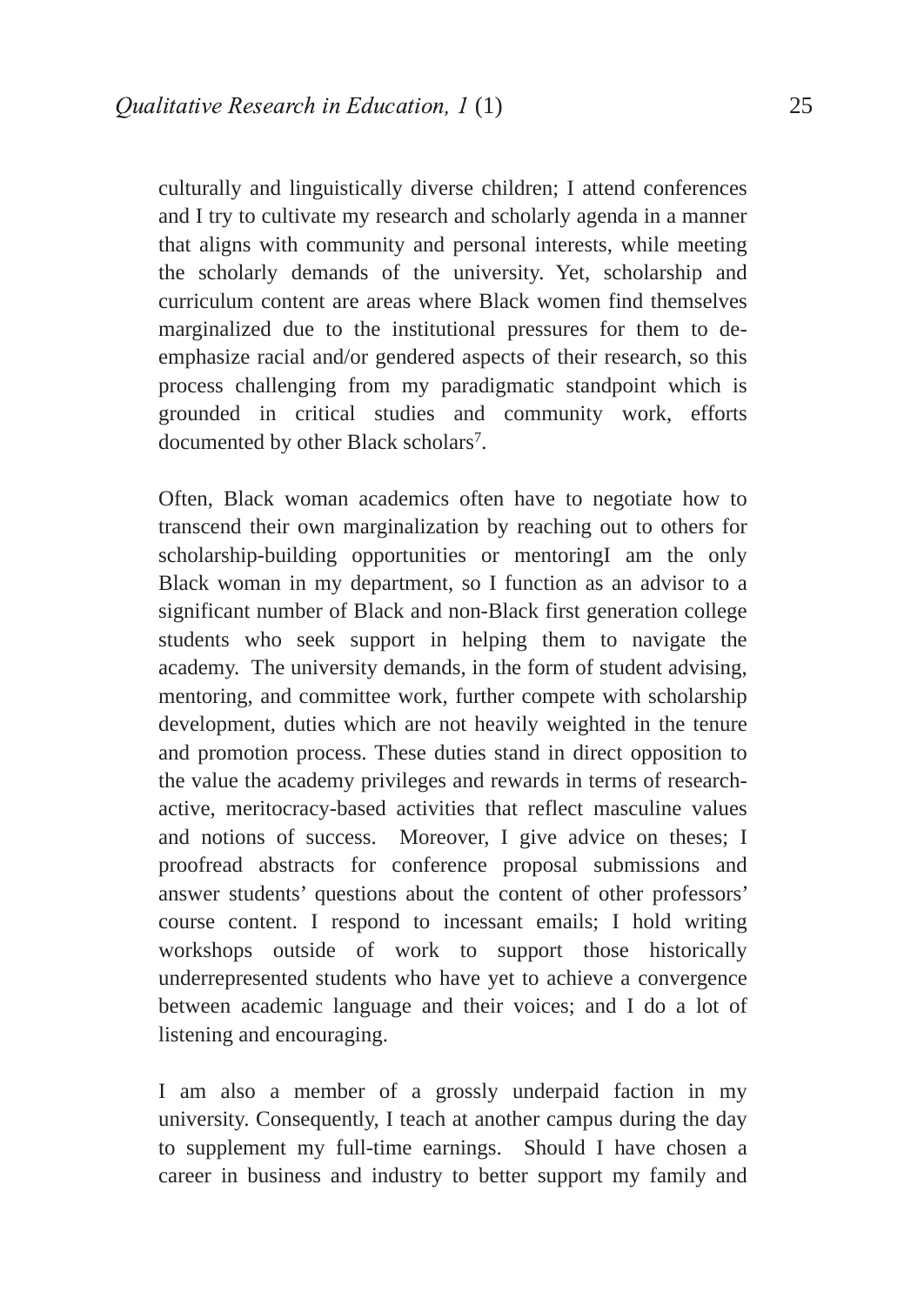community needs, issues reported in other studies?<sup>8</sup> Moreover, though the professoriate looks like I may have "arrived", Black women are highly concentrated in the lowest academic ranks as non-tenured faculty; have slower promotion rates, and earn less pay than their male and White female counterparts<sup>9</sup>. So I gear up each day for my second job, where I attempt to address the needs of scores of other students. And when "work" is done (I laugh as I write that), I try to make it to my daughters' basketball games, track meets, dance recitals or school productions – at times two on the same night, at different schools. I periodically skip work to make it to "Back-to-School" nights or "Open House" presentations.

And I come home late after a long day at work and proofread my children's papers or correct their homework. I leave post-it notes about necessary changes on term papers. I email my kids teachers to have them more clearly explain obscure homework assignments (after all, I am a teacher-educator). I also drop off forgotten lunches to the school front offices. I chauffeur and carpool for events. I cook dinner most mornings before work and leave directions for reheating. I would stand over my children on weekends to make sure they get their chores done. And I still managed to bake or buy cupcakes on birthdays for the girls to share with classmates; buy birthday cards and presents for buddies' weekend parties. I pull out tools to fix flat bicycle tires and curl tresses for school pictures and dances. I even make midnight runs to the nearest 24-hour "we-have-it-all store" to pick-up forgotten supplies for school projects. I do it all! And to be honest, sometimes I do not do it all very well. Sometimes I do it begrudgingly. And sometimes, now and then, it all gets a little overwhelming. I feel like I exist only to serve others.

I read over my list with an incredible sense of sadness overtakes me. Didn't I choose a professional career in the academy to bring me personal fulfillment beyond the home sphere and mothering? Didn't I pursue the professoriate to not succumb to the regulatory fiction of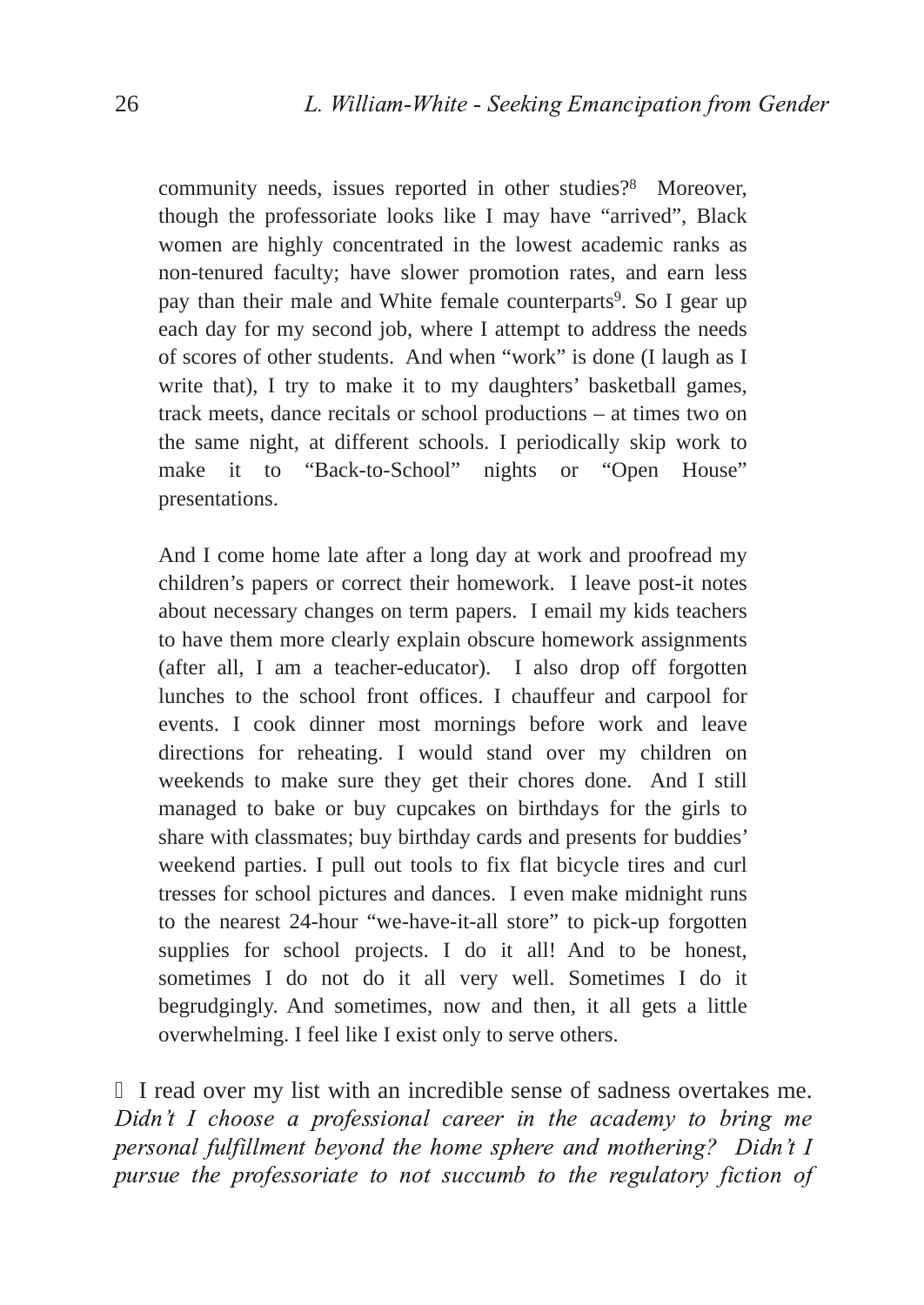gender – of Black women's work involving gendered roles of mothering, service and servitude?

#### Conclusion

As a BWA/SM in the academy, my pursuits present conflicting desires about what I want for myself, for my career, and for my children, creating role strain related to my effectiveness in those various roles. This strain is often exacerbated by the individualistic demands of the academy, the duties connected to working with students and within my cultural community, and being the sole provider for a family. However, the constant between these varied roles, however, is the gendered task of mothering. The performance of mothering and its rituals combined with the daily performance and negotiations of multiple, conflicting realities create a push and pull. And I do not move through the day with the mythic, unscathed resolve articulated in the discourse about Black womanhood or motherhood. At times, I am sensitive about the continuous barrage of ever-shifting discourses that accompany the multiple spaces I inhabit. I am a mother  $and$ ; but, my life is also more than *mothering*. Moreover, the performance of mothering is, at times, a thankless job. Ironically, this very statement threatens the politics embedded in gender and the symbolic position attached to Black women who are mothers. So, it becomes politically, culturally, and morally incorrect to make my previous statement without the subordinate statement of "motherhood being something that I am also thankful for."

One's sense of survival depends on escaping norms by which recognition is given, while recognizing the tension in becoming estranged from those same norms. Consequently, though I may desire to transcend the grid of legibility that defines gender norms, I have to validate the existence of that same grid that regulates and governs behavior. Thus, the act of rejecting externally imposed regulations can either threaten my identity, or it can be a liberatory act in demonstrating the various shades of what it means to "be". Thus, the paradox lies in the negotiation between these dichotomies. Moreover, an additional contradiction for me is that to voice frustration and discontent with the regulatory fiction of Black womanhood and motherhood is to also run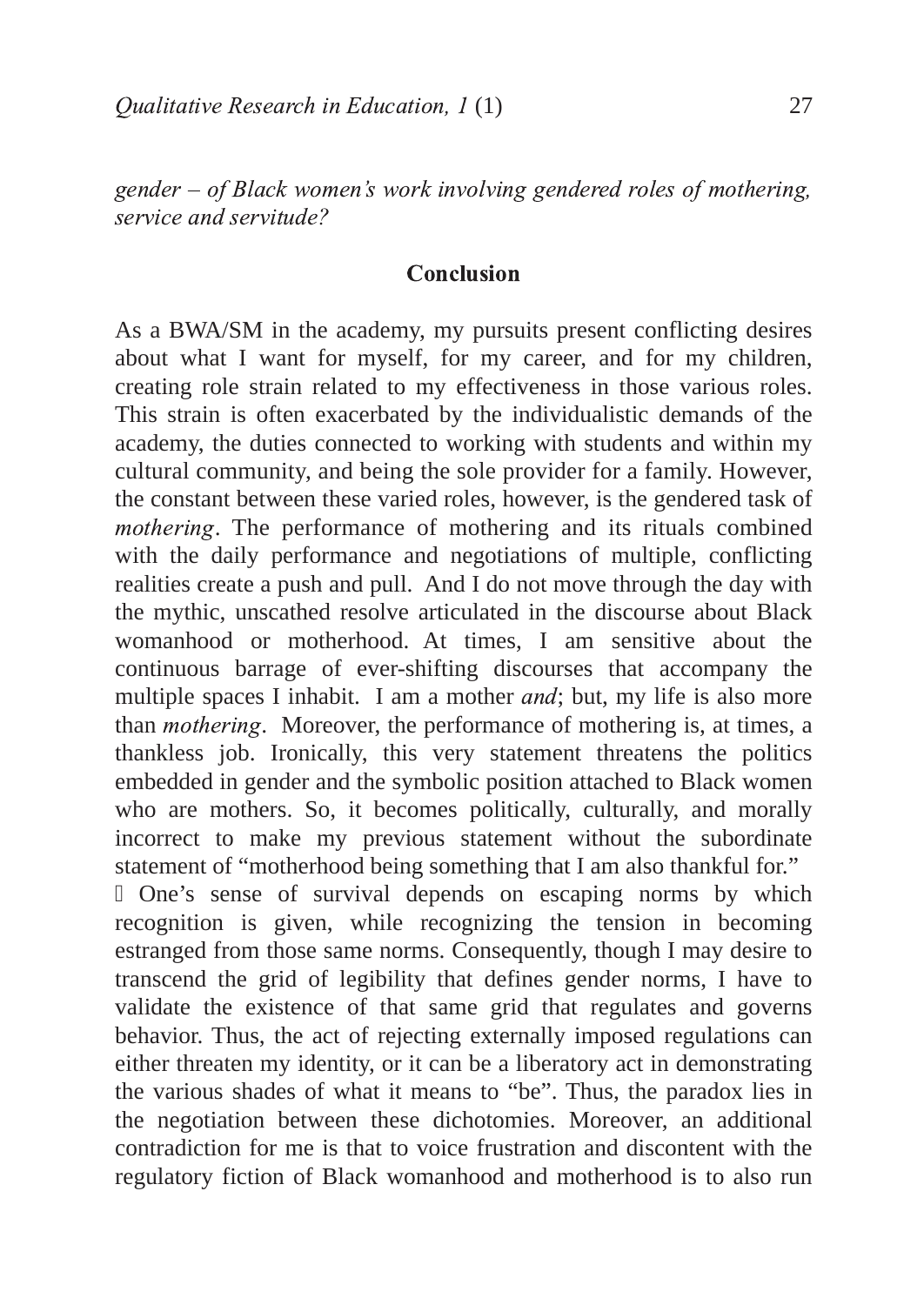the risk of drawing criticism about my ability to adequately meet my many obligations, as opposed to viewing my experience as a critique of hegemonic discourse and ideological systems that regulate me, and others like me.

Gender is held captive to representational identities and norms that are contradictory and problematic. Therefore, we must examine the "life" of gender, one's own perceptions and expectations, as well as that of others. What it means to be a mother is a social construction; attributes of motherhood and acceptable performances of mothering are not innate, but are reflective of regulatory norms and symbolic roles created from social and cultural norms. No one can fulfill these confining ideals, and people must not look at these *fictions* as *ideals*. Rather, my story is an act of will to subvert gender normative and racialized standards to affirm myself, particularly as it relates to what I want to be recognized for, achieve and fulfill. This supports Butler's (2004) idea that a person seeks to be recognized for oneself, separate and distinct from binaries constituted by norms.

#### Coda

As I reflect on my experiences in 2012, I now understand why this manuscript could not be completed many years earlier. Not only was my energy not there, but the attempt was *premature*. I lacked clarity about my own lived experiences, and about my writing purpose for a story yet undone.

I now write this final note three days after Mother's Day. Less than 24 hours ago, I was presented with the 2012 Distinguished Alumna Award based on my academic record and commitment to education in my community. An incredible honor it is to receive from the Dean of my doctoral alma mater. When I first matriculated there, I was filled with such uncertainty about what I was attempting to do. I find myself over swept with unexpected emotion as the Alumni Chairperson reads my personal biography. Here's why:

Two days earlier, I watched my oldest daughter walk across the stage at her undergraduate commence ceremony (from  $my$  undergraduate alma mater). She, at age 23, will matriculate this fall into graduate school on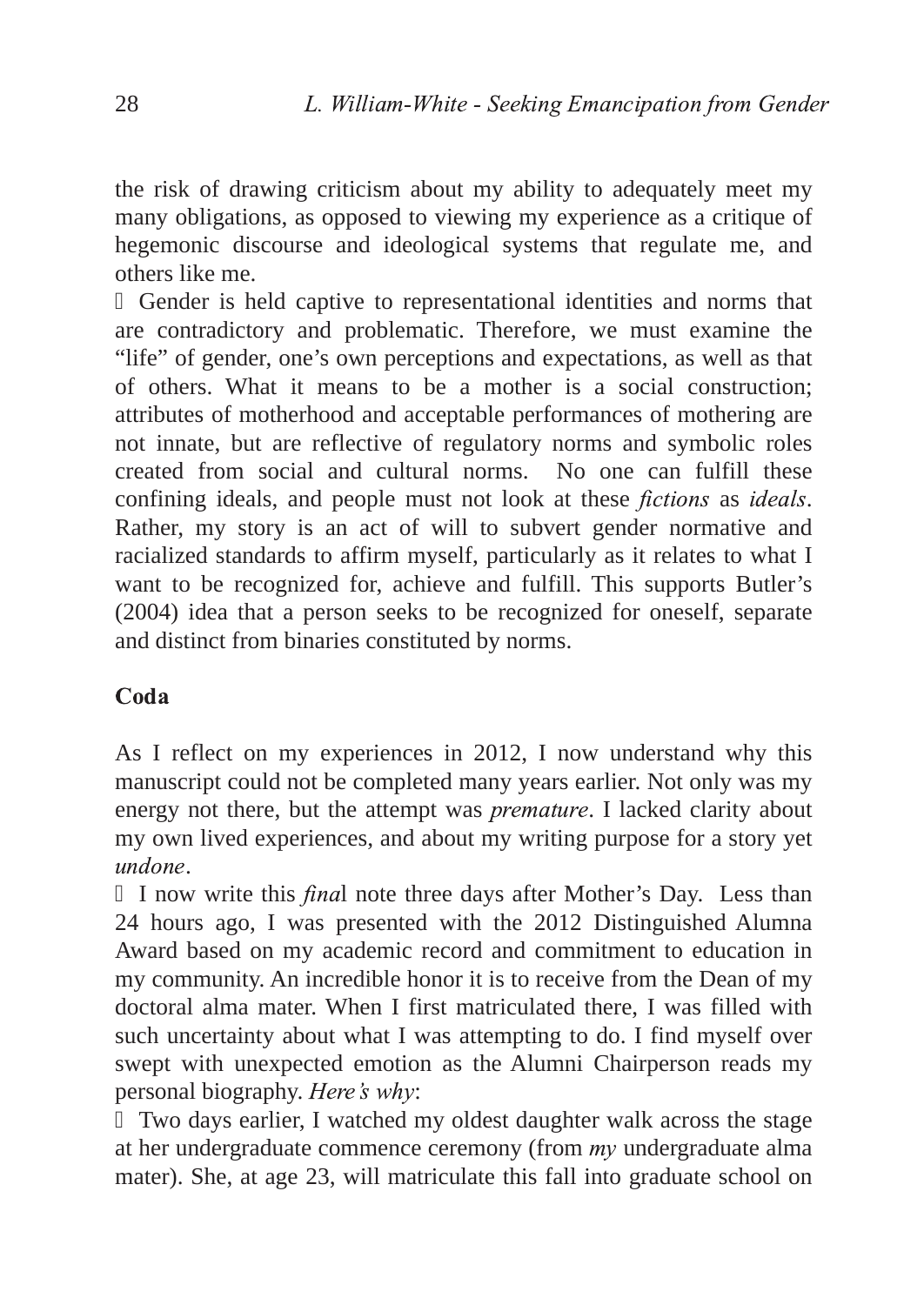the West coast. My middle daughter graduated from high school a year earlier and is currently attending a top-tier research university in the mid-west. And, less than 24 hours ago, I watched my youngest child graduate from high school. She will matriculate to a major research institution in the central Pacific to study this fall.

And yes, it is all *surreal*, but no fairytale is illuminated here! However, as I reflect, I am filled with joy and resolve. Thus, upon listening to the Alumni Chairperson read my biography, which included a list of my "accomplishments", I come full circle and am most proud when she says, "And, she is *also* a Mother."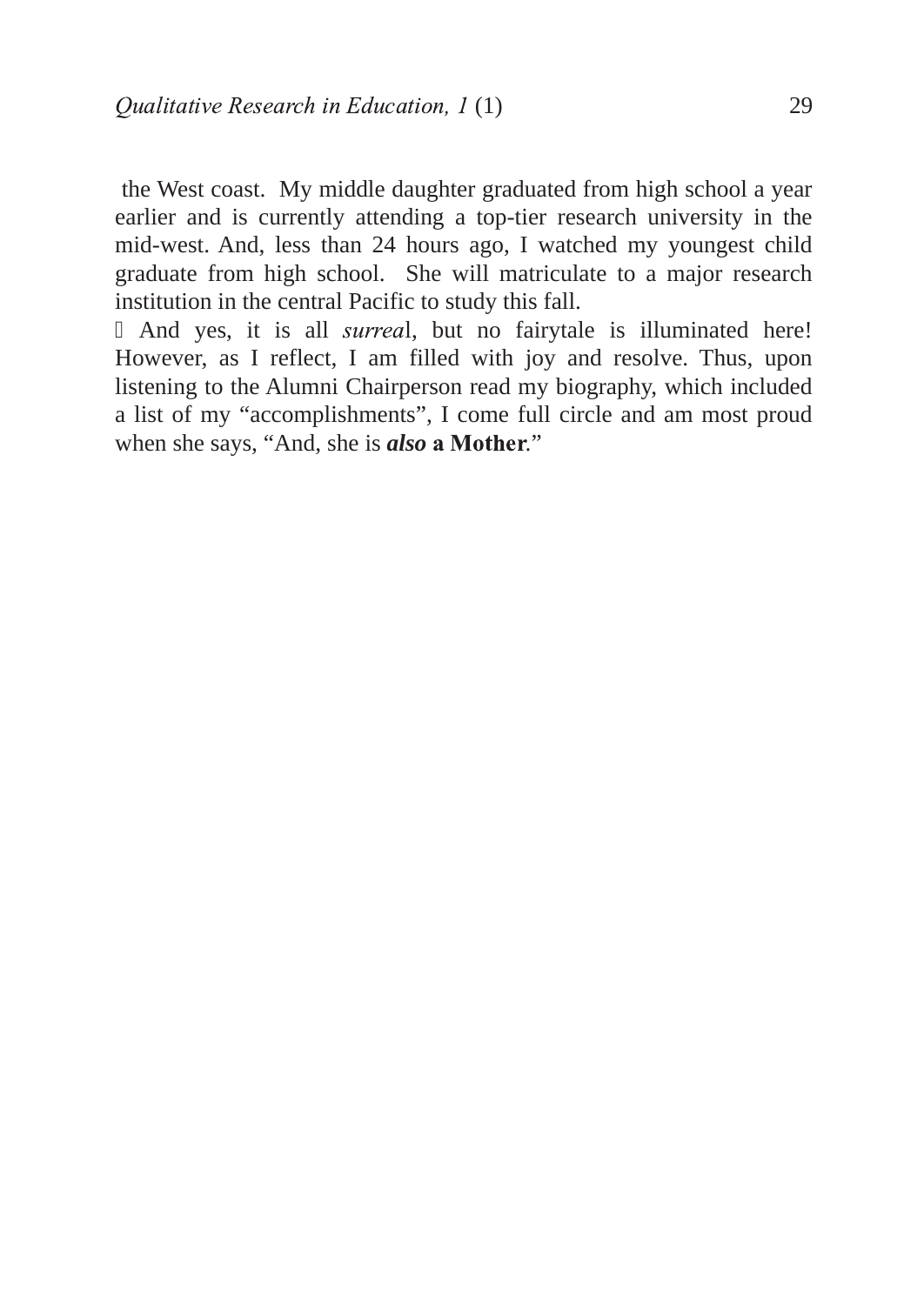#### <span id="page-27-28"></span><span id="page-27-27"></span><span id="page-27-24"></span><span id="page-27-21"></span><span id="page-27-20"></span><span id="page-27-16"></span><span id="page-27-14"></span><span id="page-27-13"></span><span id="page-27-12"></span><span id="page-27-10"></span><span id="page-27-9"></span><span id="page-27-8"></span><span id="page-27-7"></span><span id="page-27-5"></span><span id="page-27-4"></span>References

- <span id="page-27-3"></span><span id="page-27-2"></span><span id="page-27-1"></span>Alsop, R., & Fitzsimons, K. (2002). Theorizing gender. Massachusetts: Blackwell Publishing Inc.
- Bailyn, L. (2003). Academic careers and gender equity: lessons learned from MIT, Gender, Work and Organization,  $10(2)$ , 137-153.
- Bell, E. L. (Ed.) (1990). The career and life experiences of black professionals [Special Issue]. Journal of Organizational Behavior, 11.
- Bracken, S.J. Allen, J.K., & Dean, D.R. (Eds.) (2006). The balancing act: gendered perspectives in facuty roles and work lives. Virginia: Stylus Publishing, LLC.
- <span id="page-27-26"></span>Brown, A. F. & William-White, L. (2010). We are not the same minority: The narratives of two sisters navigating identity and discourse at public and private White institutions. In R. C. Cole & C. Pauline (Eds.), Tedious journeys: Autoethnography by women of color in academe (pp. 149-175). New York: Peter Lang.
- <span id="page-27-25"></span><span id="page-27-22"></span><span id="page-27-19"></span>Butler, J. (2004). *Undoing Gender*. New York: Routledge.
- <span id="page-27-18"></span>Cahill, A.J. & Hansen, J. (Eds.). (2003). Continental Feminism Reader. Rowman & Littlefield Publishers, Inc.
- <span id="page-27-23"></span><span id="page-27-17"></span><span id="page-27-15"></span><span id="page-27-11"></span>Chambers, V. (2003). Having it all? Black women and success. New York: Doubleday.
- <span id="page-27-6"></span>Cole, J.B. & Guy-Sheftall, B. (2003). Gender talk: the struggle for women's equality in African American communities, New York: One World Ballantine Books.
- <span id="page-27-29"></span>Collins, A.C. (2001). Black women in the academy: an historical overview. In R.O. Mabokela and A.L. Greene (Eds.), Sisters of the academy: emergent Black women scholars in higher education. (pp. 29-41). Virginia: Stylus Publishing, LLC.
- Collins, P.H. (2000, 2004). Black sexual politics: African Americans, gender, and the new racism. New York: Routledge.
- <span id="page-27-0"></span>Collins, P.H. (1991). Black Feminist Thought - knowledge, consciousness and the politics of empowerment, perspectives on Gender, Vol. 2, London: Routledge.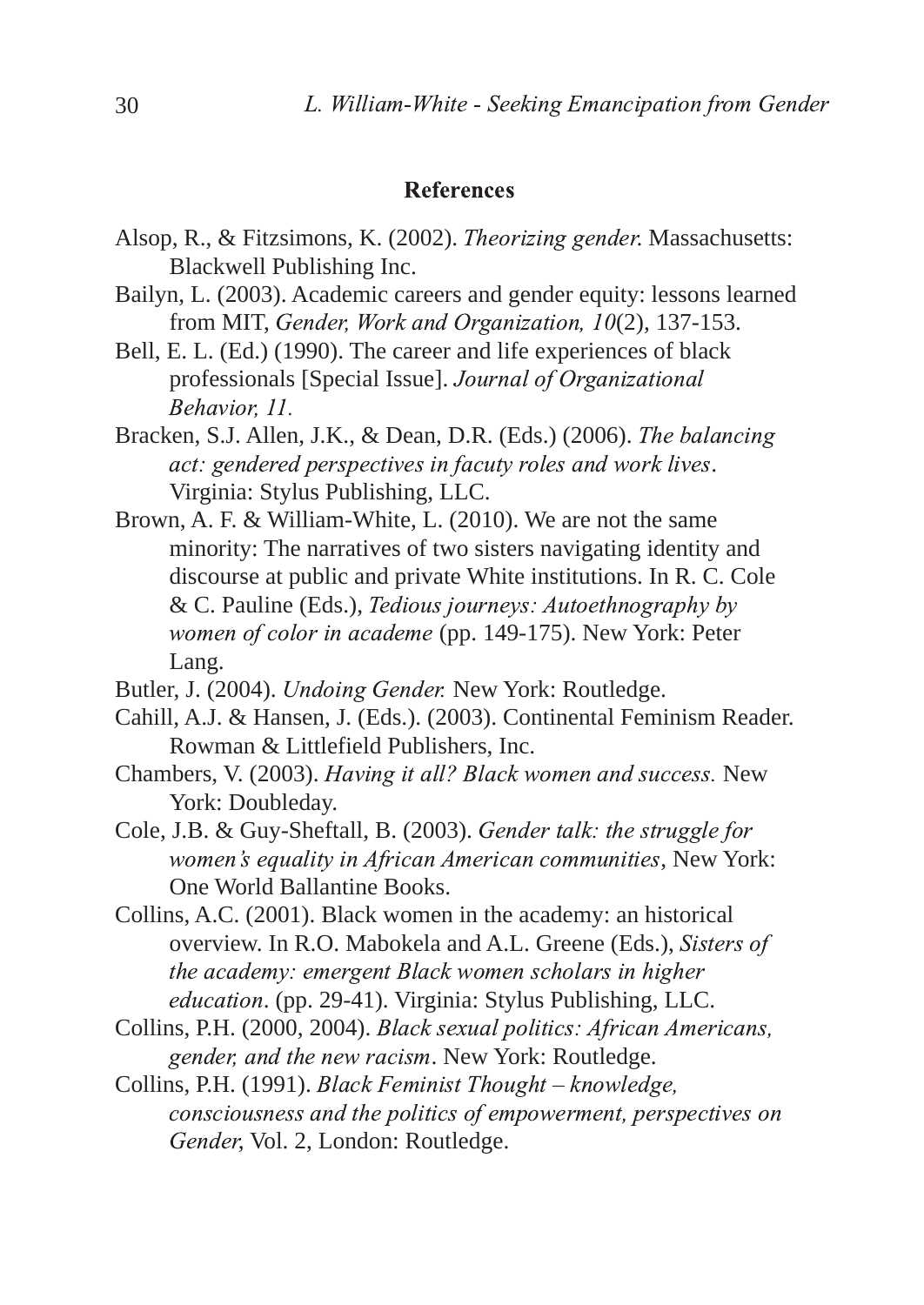- <span id="page-28-4"></span><span id="page-28-3"></span><span id="page-28-0"></span>Covington Clarkson, L.E. (2001). Sufficiently challenged: a family's pursuit of a Ph.D. In R.O. Mabokela and A.L. Greene (Eds.), Sisters of the academy: emergent Black women scholars in higher education. (pp. 161-173). Virginia, Stylus Publishing, LLC.
- Creamer, E.G. (2006). Policies that part. In Bracken, S.J. Allen, J.K. and Dean, D.R. (Eds.) The balancing act: gendered perspectives in facuty roles and work lives. (pp. 73-92). Virginia: Stylus Publishing, LLC.
- <span id="page-28-9"></span><span id="page-28-8"></span><span id="page-28-5"></span>Davidson, M.J. (1997). The Black and Ethnic Minority Woman Manager: Cracking the Concrete Ceiling. London: Paul Chapman Publishing.
- Denton, T. C. (1990). Bonding and supportive relationships among black professional women: Rituals of restoration. Journal of Organizational Behavior, 11, 447-457.
- Denzin, N.K. (1989). *Interpretive Biography*. Newbury Park: Sage Publications, Inc.
- Denzin, N.K. & Lincoln, Y.S. (2000). The policies and practices of interpretation. In N.K. Denzin & Y.S. Lincoln (Eds.),  $Handbook$  of qualitative research (end ed., pp. 897-992). Thousand Oaks CA: Sage.
- <span id="page-28-7"></span><span id="page-28-2"></span>Dill, B. T. (1988). "Making your job good yourself": Domestic service and the construction of personal dignity. In A. Bookman & S. Morgen (Eds.), Women and the politics of empowerment (pp. 33-52). Philadelphia: Temple University Press.
- <span id="page-28-6"></span>Doyle, C. & Hind, P. (1998). Occupational Stress, burnout and job status in female academics, Gender, Work and Organization, 5(2), 67-82.
- DuBois, W.E.B. (1968). The souls of Black folk: Essays and sketches. Greenwich, CT: Fawcett.
- Ellis, C. & Bochner, A. (2000). Autoethnography, personal narrative, reflexicity: Researcher as subject. In N.K. Denzin & Y.S. Lincoln (Eds.), Handbook of qualitative research (2nd ed., pp. 733-768). Thousand Oaks, CA: Sage.
- <span id="page-28-1"></span>Fordham, S. (1993). "Those Loud Black Girls": (Black) women, silence, and gender "passing" in the academy, Anthropology and  $Education$  Quarterly,  $24(1)$ , 3-32.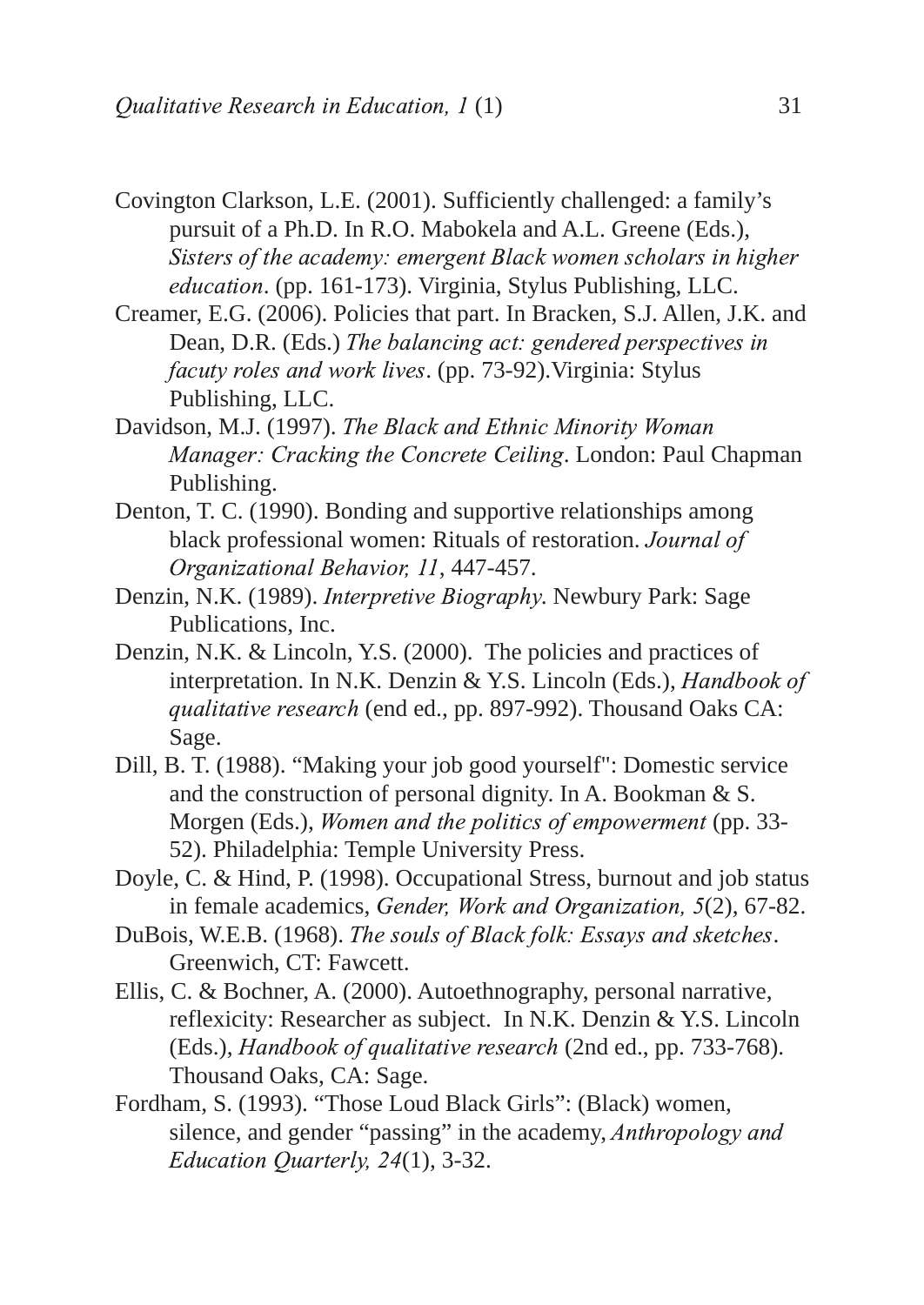- <span id="page-29-17"></span><span id="page-29-11"></span><span id="page-29-7"></span><span id="page-29-1"></span><span id="page-29-0"></span>Gilkes, C. T. (1983). Going up for the oppressed: The career mobility of black women community workers. Journal of Social Issues, 39, 115-139.
- <span id="page-29-16"></span>Gilkes, C. T. (1988). Building in many places: Multiple commitments and ideologies in black women's community work. In A. Bookman & S. Morgen (Eds.), *Women and the politics of* empowerment (pp. 53-76). Philadelphia: Temple University Press.
- Gregory, S.T. (2001). Black Faculty Women in the Academy: history, status, and future. The Journal of Negro Education, 70(3), 124-138.
- <span id="page-29-3"></span><span id="page-29-2"></span>Hale, J. E. (2001). *Learning while Black: creating educational* excellence for African American children, MD: John Hopkins University Press.
- <span id="page-29-10"></span><span id="page-29-8"></span><span id="page-29-6"></span><span id="page-29-4"></span>Hecht, M.I., Jackson II, R.L., & Ribeau, S.A. (2003). African American communication: identity and cultural interpretation, 2nd edition. New Jersey: Lawrence Erlbaum Associates, Inc.
- <span id="page-29-9"></span>Holt, N.L. (2003). Representation, legitimation, and autoethnography: An Autoethnographic Writing Story, International Journal of Qualitative Methods, 2(1), 1-22.
- Hooks, B. (1984). Feminist theory: from the margins to the center. Boston: South End Press.
- <span id="page-29-18"></span>Hooks, B. (1989). Talking back: Thinking feminist, thinking Black. Boston: South End Press.
- <span id="page-29-12"></span>Hooks, B. (1990). *Yearning, race, gender and cultural politics*. Boston: South End Press.
- <span id="page-29-20"></span><span id="page-29-19"></span><span id="page-29-15"></span><span id="page-29-14"></span>Harrison, P. (1991). *Woman, Wife, Mother*. Tulsa, OK: Harrison House Inc.
- <span id="page-29-13"></span>Hurston, Z.N. (1969) Their eyes were watching God. New York: Negro University Press.
- Jewell, K.S. (1993). From mammy to miss America and beyond: cultural images and the shaping of US policy. New York: Routledge.
- <span id="page-29-5"></span>Johnson, E.P. (2003) *Appropriating Blackness: performance and the* politics of authenticity. Durham: Duke University Press.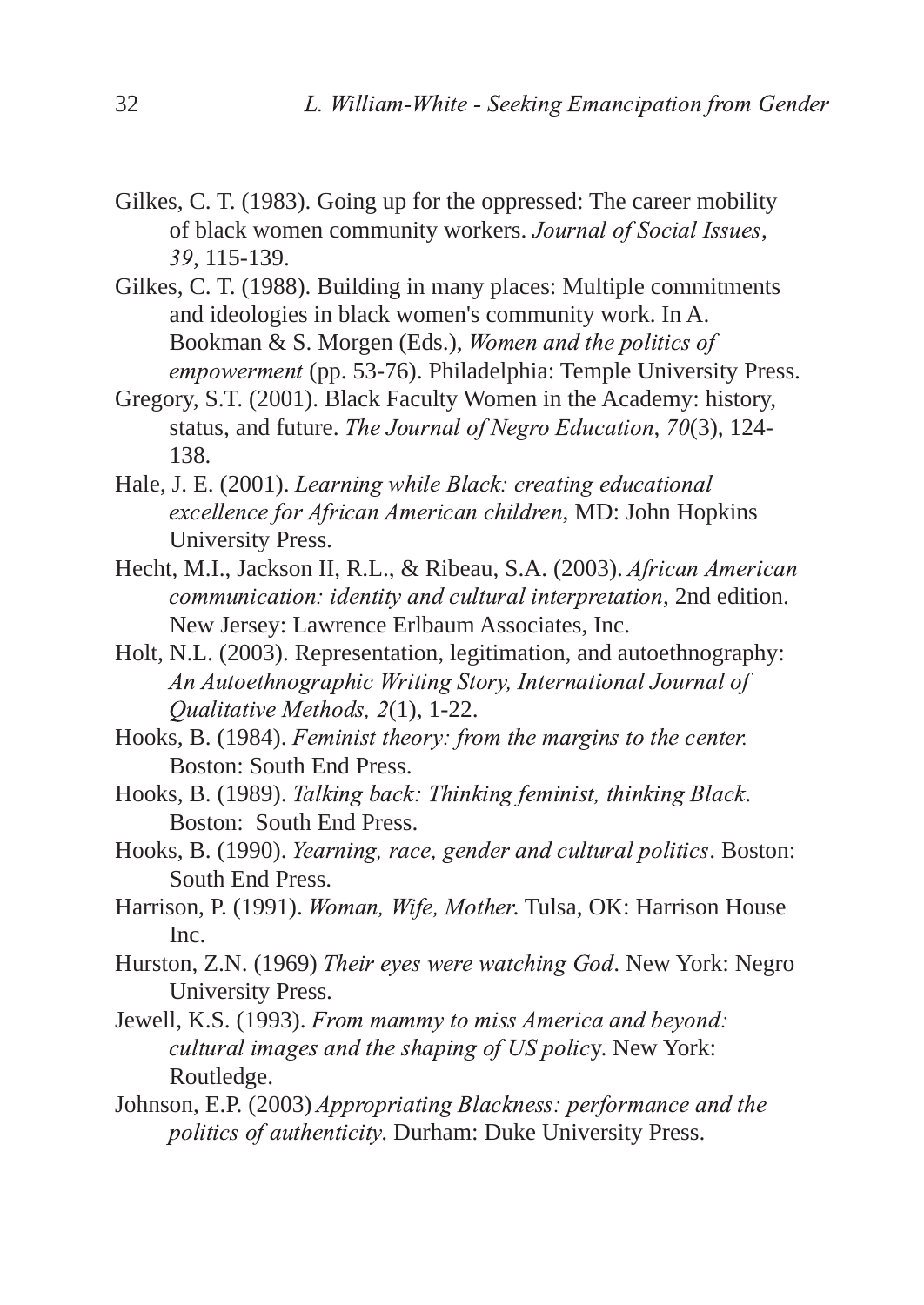- <span id="page-30-20"></span><span id="page-30-18"></span><span id="page-30-16"></span><span id="page-30-15"></span><span id="page-30-4"></span>Jones, J. (1985) Labor of Love, labor of sorrow: Black women, work and the family from slavery to the present. New York: Basic Books.
- King, T. C. (1995). "Witness us our battles": Four student projections of black female academics. Journal of Organizational Change Management, 8(6).
- <span id="page-30-7"></span>Knights, D. & Richards, W. (2003). Sex Discrimination in UK Academia. Gender, Work and Organization, 10(2), 213-238.
- Lee, C. (2005). The State of Knowledge about the education of African Americans. In King, J.E. (Ed.) Black education: a transformative research and action agenda for the new century, (pp. 45-72). New Jersey: Lawrence Erlbaum Associates, Inc..
- <span id="page-30-14"></span><span id="page-30-6"></span><span id="page-30-5"></span>Leonard, D. & Malina, D. (1994). Caught between two worlds: mothers as academics. In S. Davies, C. Lubelska, & J. Quinn. (Eds.) *Changing the Subject: Women in Higher Education*, (pp. 2941). London: Taylor and Francis.
- <span id="page-30-8"></span>Lorde, A. (1984). Sister outsider. Trumansberg, NY: Crossing Press.
- Mason, M.A., Goulden, M. & Wolfinger, N.H. (2006). Babies Matter. In S.J.Bracken, J.K. Allen,  $&$  D.R. Dean (Eds.) The balancing act: gendered perspectives in facuty roles and work lives, (pp. 9-29). Virginia: Stylus Publishing, LLC.
- <span id="page-30-19"></span>Munn-Giddings, C. (1998). Mixing motherhood and academia - a lethal cocktail. In Malina, D. and Maslin-Prothero, S. Surviving the Academy: Feminist Perspectives, (pp. 56–68). London: Routledge.
- <span id="page-30-13"></span><span id="page-30-12"></span>Naylor, G. (1988). Love and Sex in the Afro-American Novel. The Yale Review, 78(1), 19-31.
- <span id="page-30-24"></span>Nkomo, S. M. (1988). Race and sex: The forgotten case of the black female manager. In S. Rose & L. Larwood (Eds.), Women's careers: Pathways and pitfall, (pp.133-150). New York: Praeger.
- <span id="page-30-23"></span><span id="page-30-22"></span><span id="page-30-21"></span><span id="page-30-0"></span>Nkomo, S. M. (1992). The emperor has no clothes: Rewriting "race in organizations." Academy of Management Review, 17, 487-513.
- <span id="page-30-17"></span><span id="page-30-11"></span><span id="page-30-10"></span><span id="page-30-3"></span><span id="page-30-2"></span><span id="page-30-1"></span>Pickney, A. (2000). *Black Americans*, 5th edition. New Jersey: Prentice-Hall, Inc.
- <span id="page-30-9"></span>Philipsen, M. (2008). *Challenges of the faculty career for women:* success and sacrifice. San Francisco: John Wiley & Sons, Inc.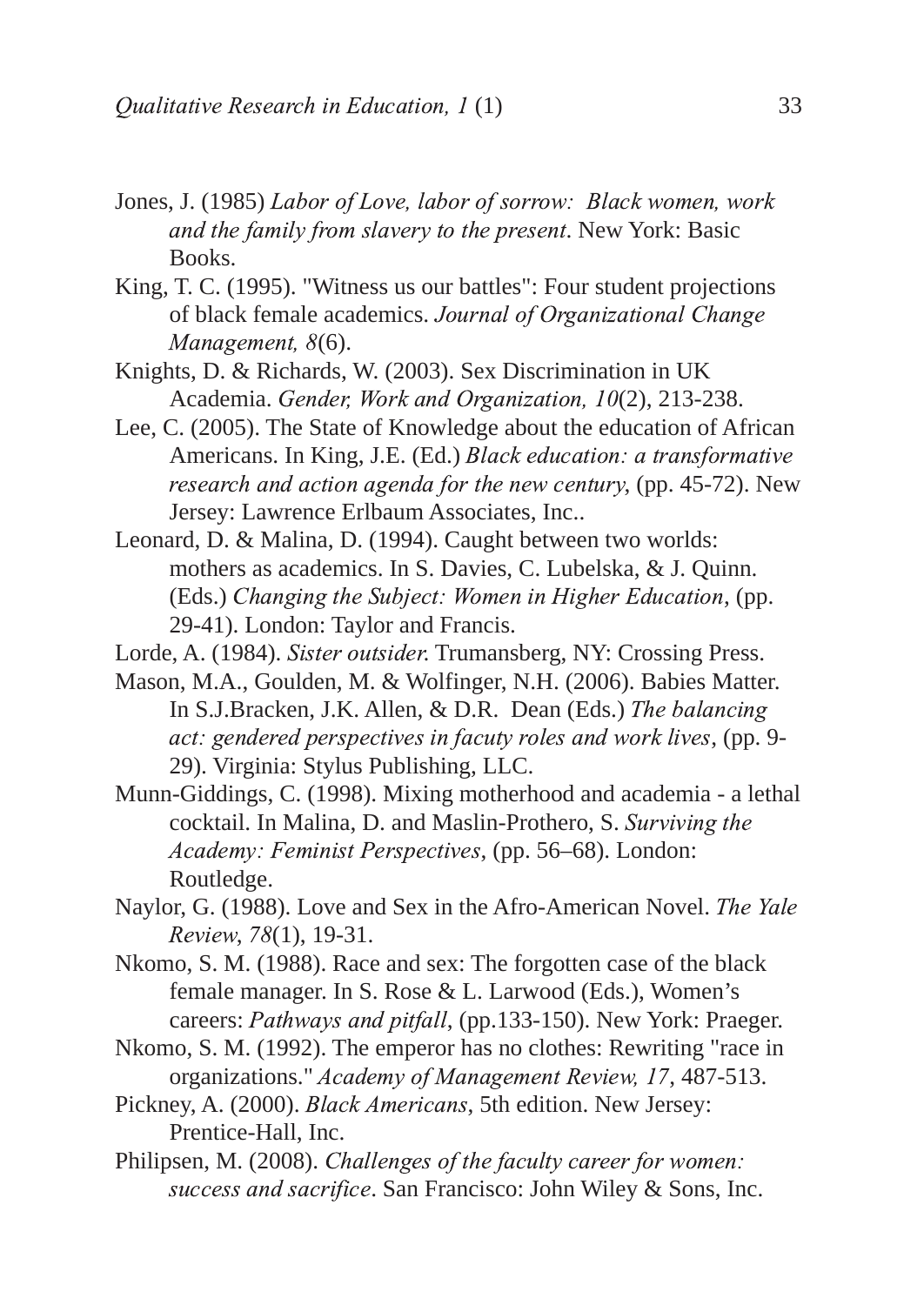- <span id="page-31-19"></span><span id="page-31-16"></span><span id="page-31-12"></span><span id="page-31-11"></span><span id="page-31-9"></span><span id="page-31-8"></span><span id="page-31-7"></span><span id="page-31-3"></span><span id="page-31-2"></span>Probert, B. (2005). I just couldn't fit it in: gender and unequal outcomes in careers. Gender, Work and Organization, 12(1), 50-72.
- Ramsay, K. & Letherby, G. (2006) The experience of academic nonmothers in the gendered university, Gender, Work and Organization, 31(1), 25-44.
- <span id="page-31-18"></span><span id="page-31-5"></span>Rich, A. (1976) Of woman born -- motherhood as experience and institution. New York: WW Norton and Company.
- Shaw, S.J. (1996) What a woman ought to be and do: Black professional women workers during the Jim Crow era. Chicago: University of Chicago Press.
- <span id="page-31-4"></span>Sherman, W.H., Beaty, D.M., Crum, K.A. & Peters, A. (2010). Unwritten: young woman faculty in educational leadershsip. Journal of Educational Administration, 48(6), 741-754.
- Sparkes, A.C. (2000). Autoethnography and narratives of self: Reflections on criteria in action. Sociology of Sport Journal, 17,  $21-41$ .
- Teevan, S., Pepper, S., & Pellizzari, J. (1992). Academic employment decisions and gender. Research in Higher Education, 31(1), 141-159.
- <span id="page-31-10"></span><span id="page-31-6"></span>O'Connor, C.A. Lewis, R.L. & Mueller, J. (2005). The Culture of Black Femininity and School Success. In L. Weis,& M. Fine (Eds.) Beyond silenced voices: class, race, and gender in United States schools. New York: State University of New York Press.
- <span id="page-31-17"></span>Wallace, M. (1978, 1979, 1990, 1999). Black Macho and the myth of the superwoman. New York: Verso.
- William-White, L. (2011). Dare I write about of oppression on sacred ground [emphasis mine], *Cultural Studies - Critical* Methodologies, 11(3), 236-242.
- <span id="page-31-15"></span><span id="page-31-14"></span><span id="page-31-13"></span>Williams, L.D. (2001). Coming to terms with being a young, black, female academic in U.S. Higher Education, In R.O. Mabokela and A.L. Greene (Eds.), Sisters of the academy: emergent Black women scholars in higher education. (pp. 93-102). Virginia: Stylus Publishing, LLC.
- <span id="page-31-1"></span><span id="page-31-0"></span>Zinn, H. (1997). A people's history of the United States. New York: The New Press.